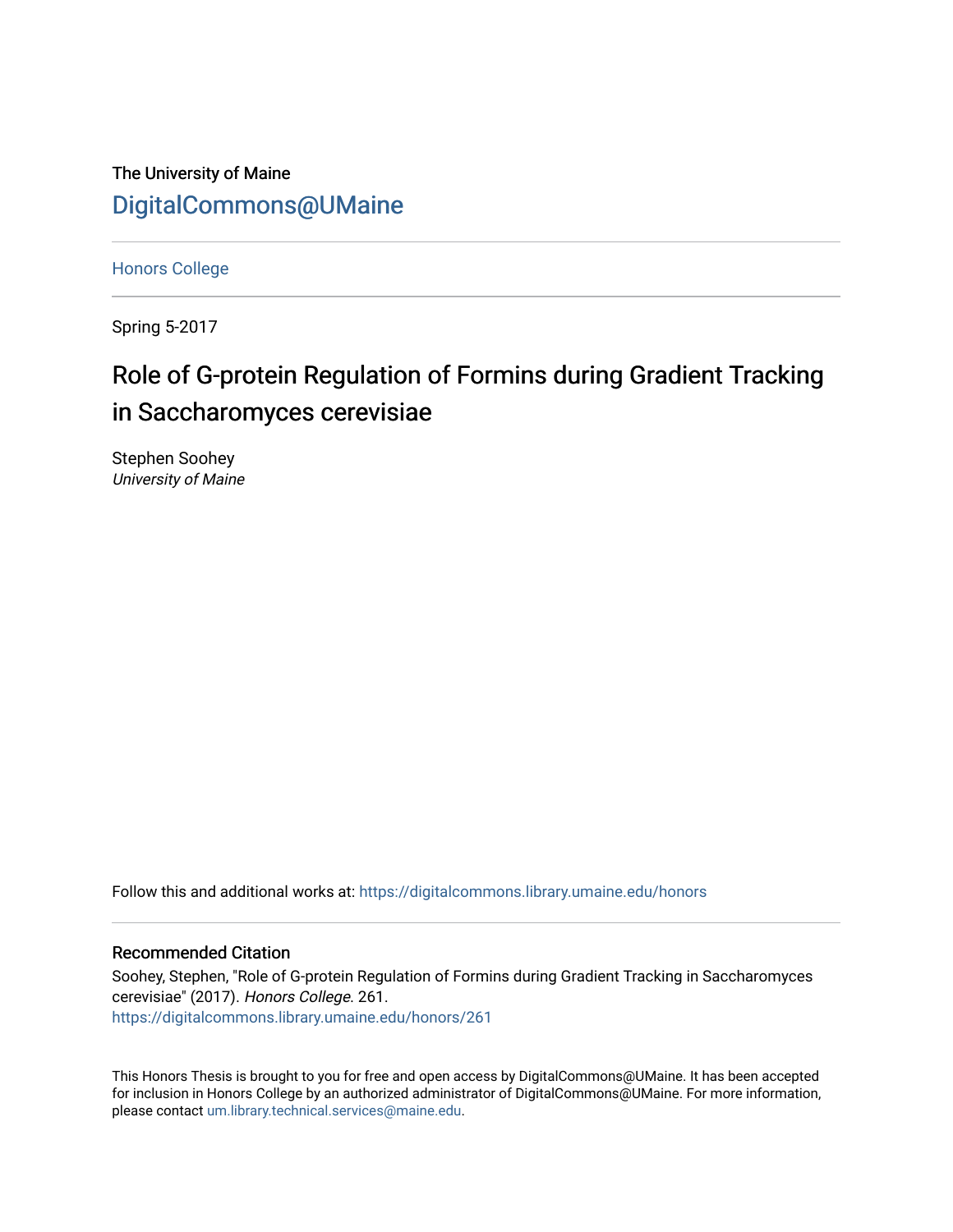# ROLE OF G-PROTEIN REGULATION OF FORMINS DURING GRADIENT TRACKING IN *SACCHAROMYCES CEREVISIAE*

by

Stephen C. Soohey

A Thesis Submitted in Partial Fulfillment of the Requirements for a Degree with Honors (Molecular and Cellular Biology)

> The Honors College University of Maine May 2017

Advisory Committee:

 Joshua Kelley, Assistant Professor of Biochemistry, Advisor Sally Molloy, Assistant Professor of Genomics Robert Gundersen, Chair of Molecular & Biomedical Sciences Edward Bernard, Laboratory Coordinator and Lecturer Sarah Harlan-Haughey, Assistant Professor of English and Honors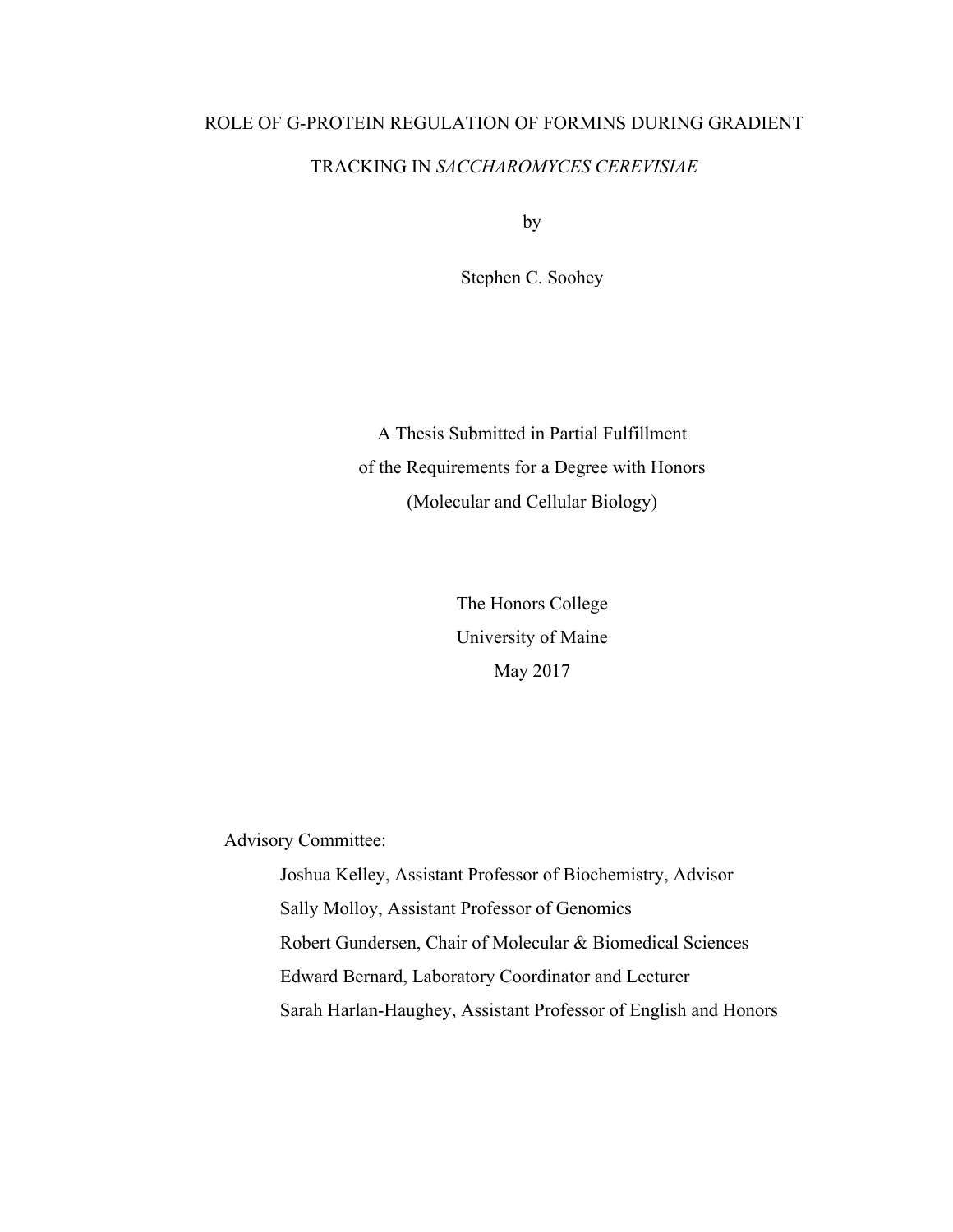#### ABSTRACT

The yeast *Saccharomyces cerevisiae* uses a GPCR to direct the pheromone response pathway. Haploid yeast detect and respond to pheromone gradients produced by the opposite mating type to find a mating partner. At a high dose of pheromone, yeast will form a short, focused mating projection in order to mate with yeast that are close by. At lower doses of pheromone, the yeast form a broader projection which grows towards the source of pheromone. The pheromone is detected by a GPCR, Ste2, which activates the Gα, Gpa1, initiating the production of new gene products for mating, and polarizes the cytoskeleton in the direction of the source of the pheromone, facilitating gradient tracking. Cells expressing a mutant Gα are unable to track a gradient of pheromone. They also exhibit a broader projection than wild type cells, and reorient their polarity frequently, without regard for the gradient of pheromone. Evidence suggests that actin distribution may be affected. Actin polymerization is promoted by formins when bound by active Cdc42. Yeast have two formins, Bnr1 and Bni1 that are thought of as genetically redundant proteins, because the deletion of either protein does not lead to arrest of cell division. While they have functional overlap, other evidence suggests their functions are distinct. During mitosis, Bnr1 associates with the bud neck, while Bni1 associates with the polar cap in the emerging bud. We hypothesize that this hyperactive mutant  $Ga$  is able to direct more Bni1 to a larger area of the plasma membrane. If this were to happen, we predict the cell would then be able to polymerize actin cables to a broader area, resulting in a less focused polarized growth and the observed gradient tracking defects.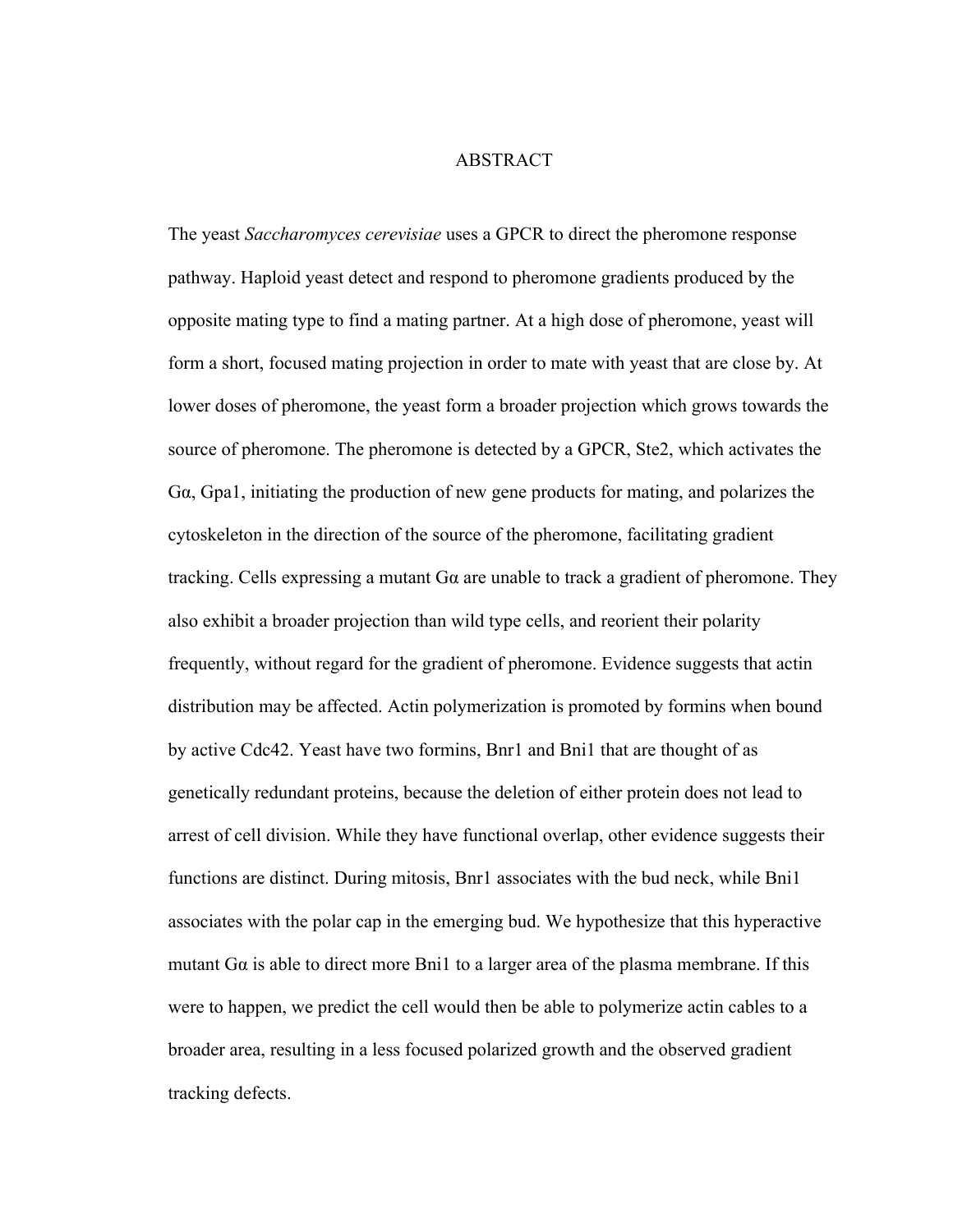# ACKNOWLEDGEMENTS

I would like to thank the following people:

- Joshua Kelley for being a great mentor, and all the stimulating conversations inside and out of the lab
- Graduate students Will Simke and Andrew Hart for help with laboratory techniques
- Members of my advisory committee for their insight and encouragement
- The University of Maine Honors College for excellent opportunities
- The University of Maine Department of Molecular and Biomedical Sciences for the terrific faculty, staff, and the best courses the university has to offer

Thank you to the following sources of funding:

● INBRE Senior Year Research Award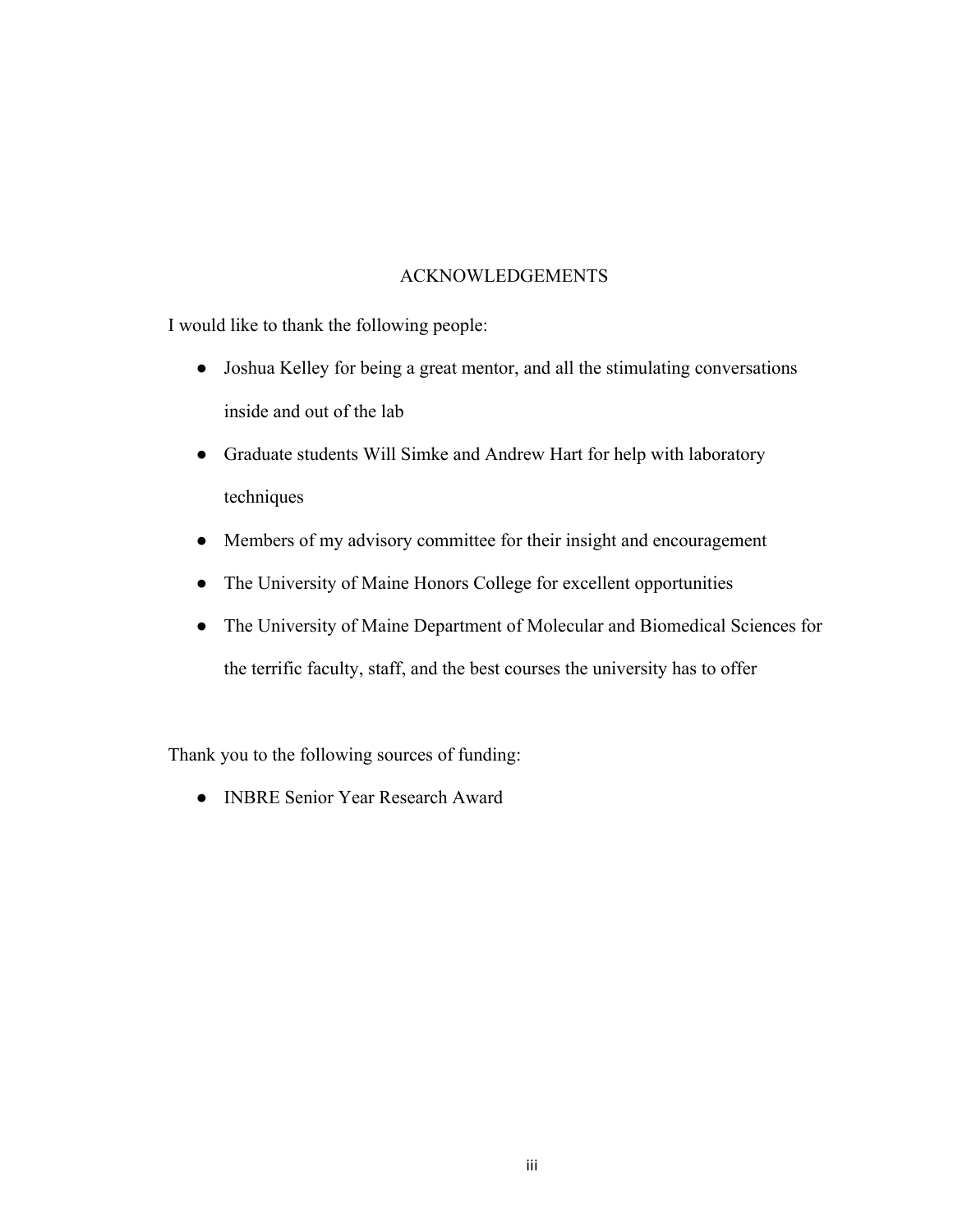# **TABLE OF CONTENTS**

| 4.2 Bni1-GFP and Bnr1-GFP localize differently during mitosis and the pheromone |  |
|---------------------------------------------------------------------------------|--|
|                                                                                 |  |
|                                                                                 |  |
|                                                                                 |  |
|                                                                                 |  |
|                                                                                 |  |
|                                                                                 |  |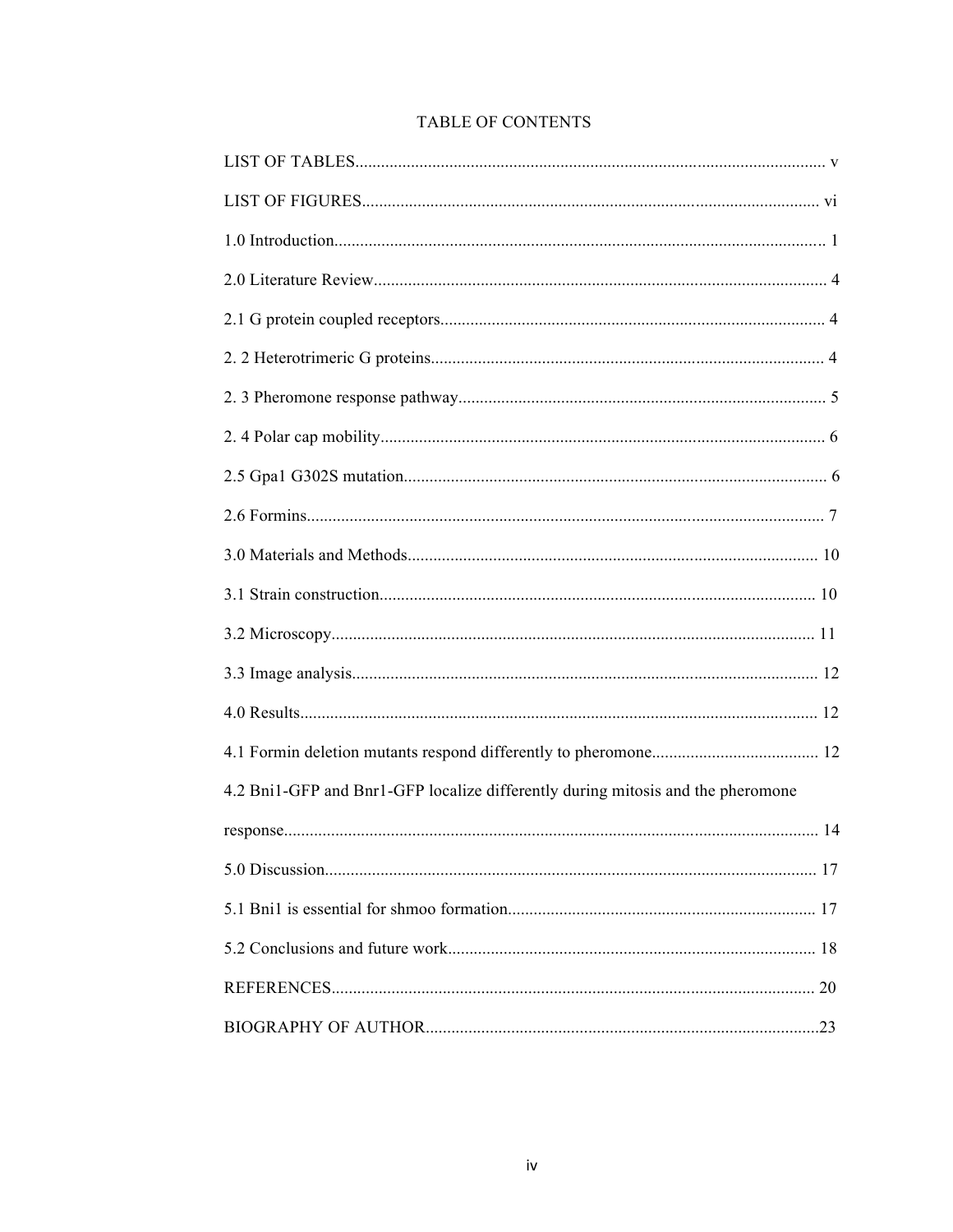# **LIST OF TABLES**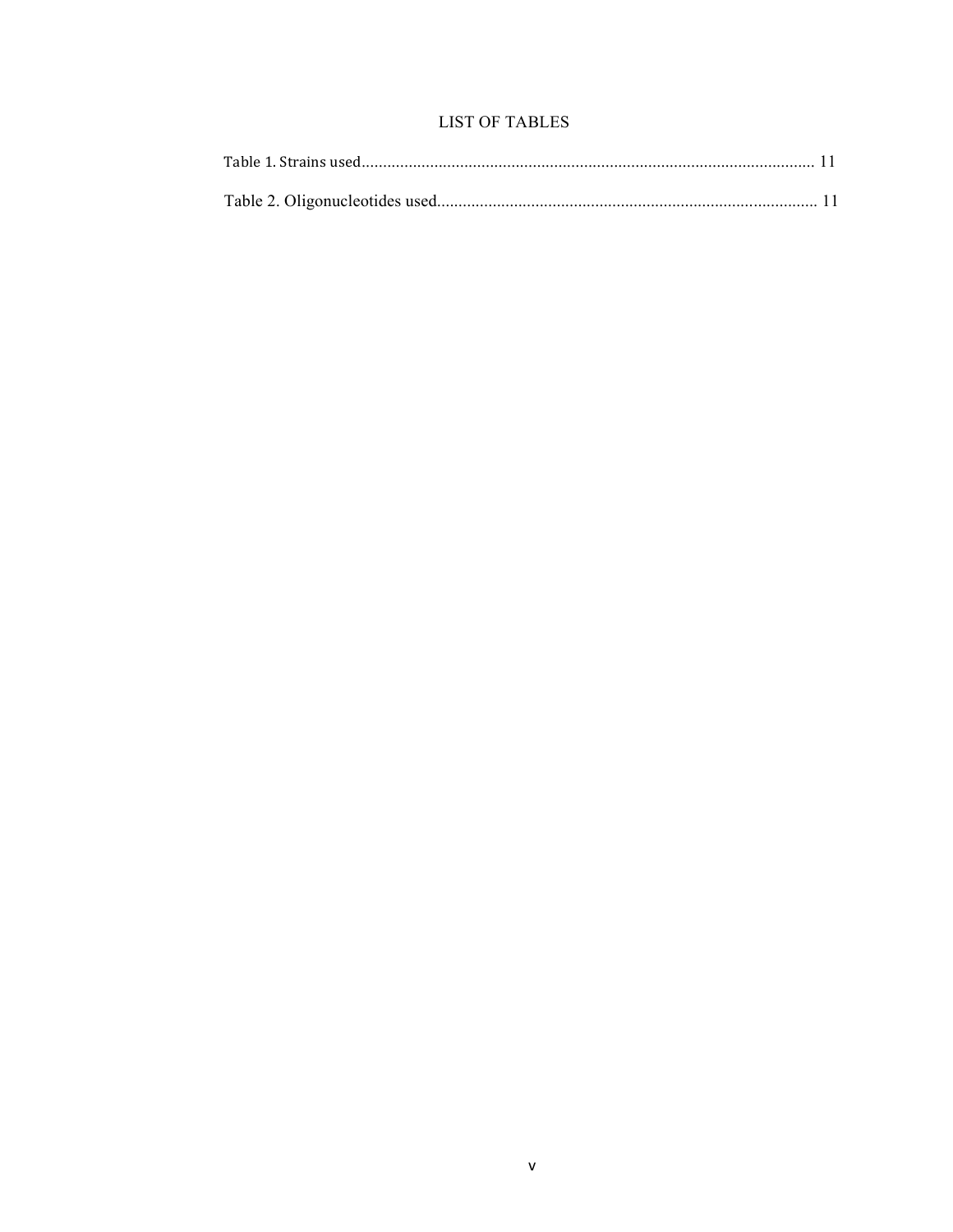# LIST OF FIGURES

| Figure 4. DIC images of formin deletion mutants in the presence of pheromone 14 |  |
|---------------------------------------------------------------------------------|--|
|                                                                                 |  |
|                                                                                 |  |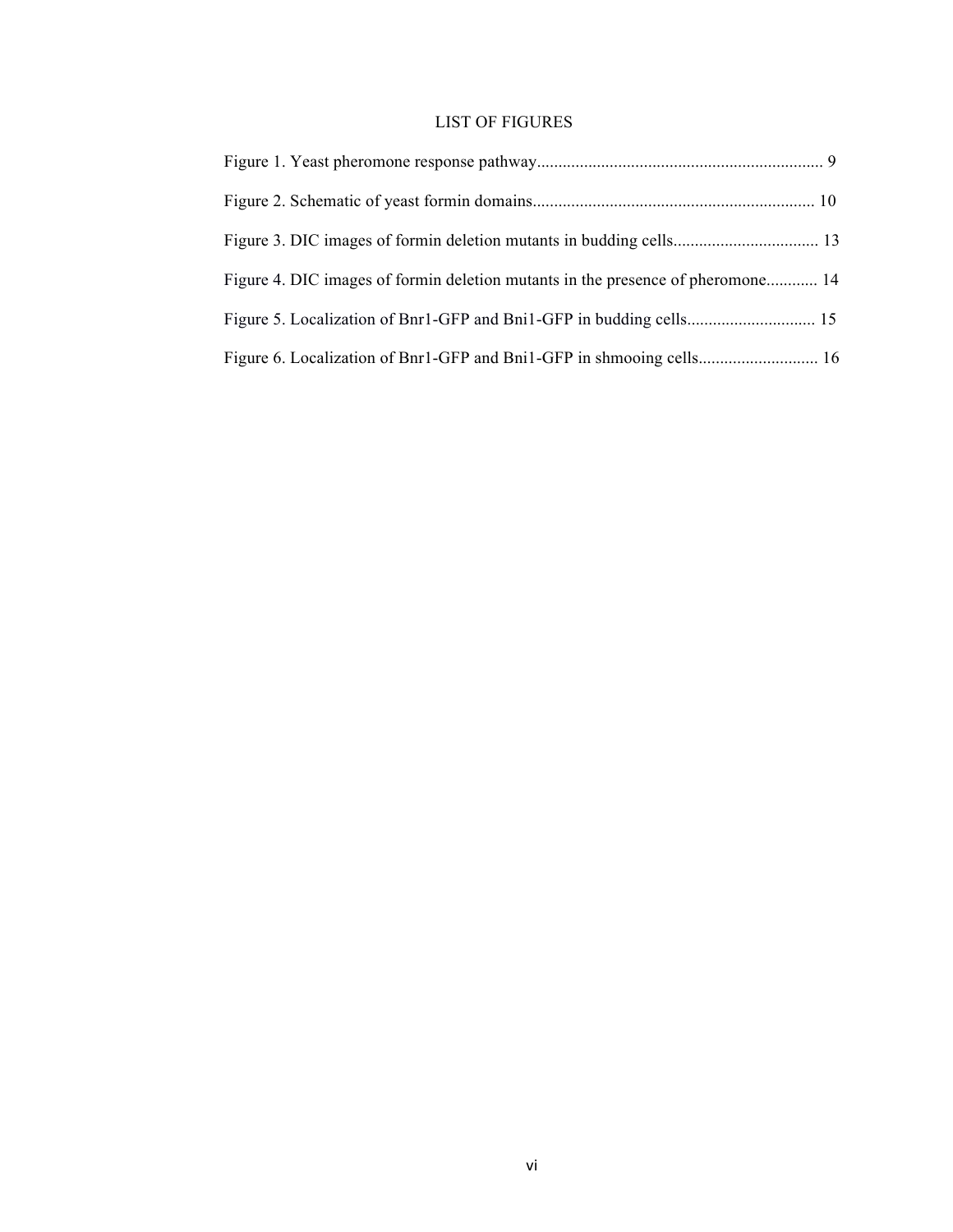## **1.0 Introduction**

Cell survival requires interaction with the environment, responding to external stimuli with an appropriate intracellular response. This involves cell surface receptors, most commonly coupled to heterotrimeric G proteins. These G protein-coupled receptors (GPCRs) mediate responses to a variety of stimuli in humans, including light, odor, taste, hormones, and neurotransmitters (Neves, 2002). Simple eukaryotes use similar mechanisms to mediate cell motility, development, and sexual reproduction (Wang, 2008). The yeast *Saccharomyces cerevisiae* uses a GPCR to direct the pheromone response pathway (Dohlman and Thorner, 2001).

GPCR pathways are conserved in most eukaryotes, making yeast a good model organism for studying more complex biological systems, such as humans. The pheromone response pathway in *Saccharomyces cerevisiae* is one of the best characterized G protein signaling systems (Dohlman and Thorner, 2001). Haploid yeast detect and respond to pheromone gradients produced by the opposite mating type to find a mating partner (Segall, 1993). At a high dose of pheromone, yeast will form a short, focused mating projection in order to mate with yeast that are close by. At lower doses of pheromone, the yeast form a broader projection which grows towards the source of pheromone. The pheromone is detected by a GPCR, Ste2 (Bender A, Blumer KJ), which initiates the production of new gene products for mating, and polarizes the cytoskeleton in the direction of the source of the pheromone, facilitating gradient tracking.

The yeast pheromone receptor (Ste2) activates a large heterotrimeric G protein. Heterotrimeric G proteins are comprised of three subunits: The  $\alpha$ -subunit that binds directly to GTP and hydrolyzes it to GDP, and a dimer consisting of the β- and ϒ-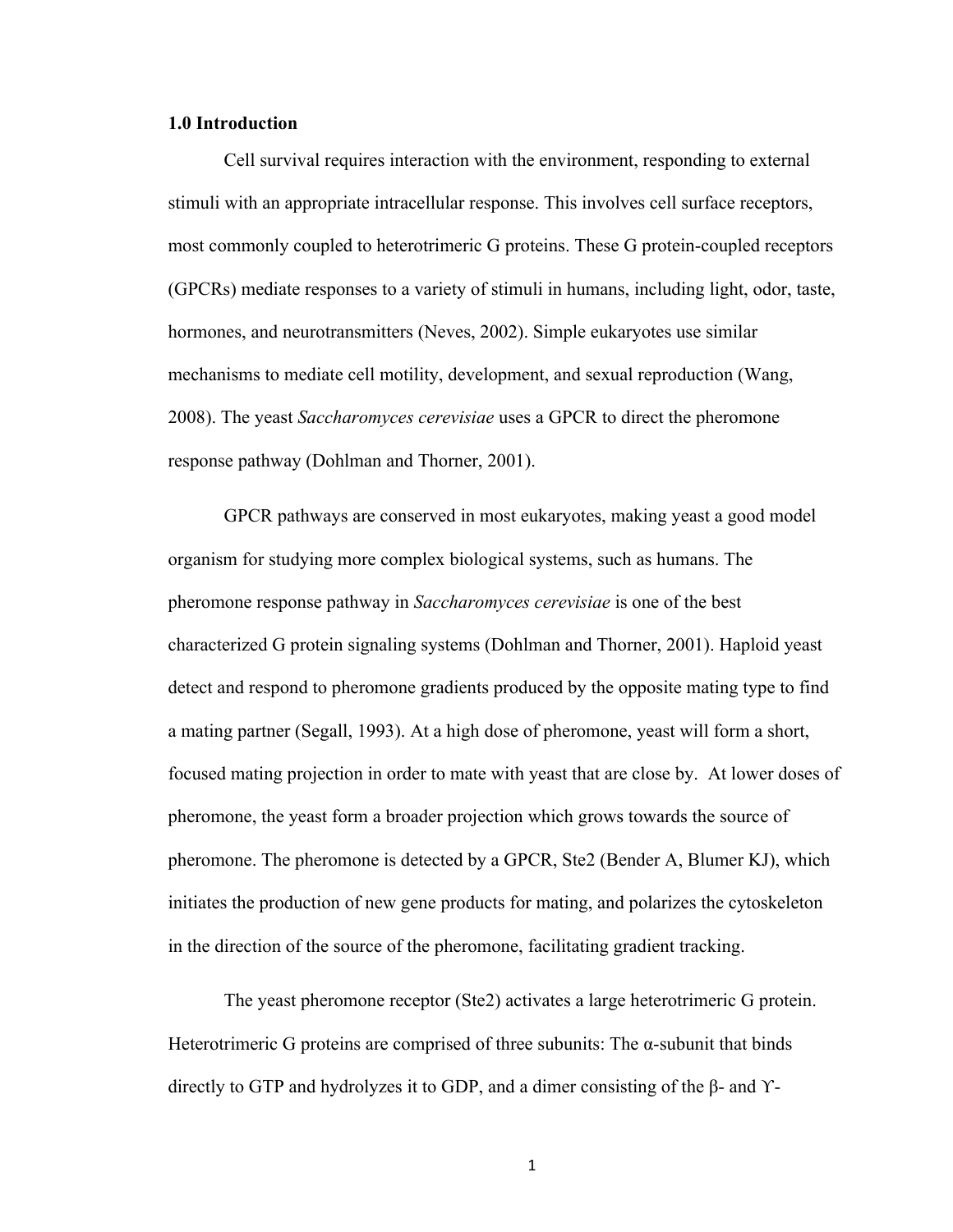subunits, which are sequestered by the inactive  $Ga$  (Dohlman and Thorner, 2001). When the pheromone receptor activates the G $\alpha$  subunit (Gpa1), G $\alpha$  binds GTP and dissociates from the Gβϒ dimer (Ste4/Ste18). The free Gβϒ initiates two effector pathways: activation of a mitogen-activated protein kinase (MAPK) leading to transcriptional induction, and activation of the small G protein Cdc42, which promotes actin polymerization and cell polarization (Dohlman and Thorner, 2001). The GPCR pathway is desensitized by a Regulator of G protein Signaling (RGS) protein (Sst2), which acts as a GTPase-activating protein (GAP). The rate of GTP hydrolysis by Gα is enhanced by Sst2, thereby terminating the signal (Dohlman et al., 1996; Apanovitch et al., 1998).

When Gβϒ is free to signal, it promotes activation of the guanine nucleotide exchange factor Cdc24 which activates Cdc42 (Butty, A.C, 1998; Nern, A., 1999). Accumulation of active Cdc42 causes morphological changes, leading to cell expansion towards the source of pheromone (gradient tracking) (Dohlman and Thorner, 2001). Collectively, Cdc42 and the accompanying polarization machinery are known as the polar cap (Slaughter, B.D., 2009). Critical for proper cell polarization is Gα.

Cells expressing a mutant G $\alpha$  that cannot be turned off (Gpa1<sup>G302S</sup>) are unable to track a gradient of pheromone. These cells exhibit a broader projection than wild type cells, and reorient their polarity frequently, without regard for the gradient of pheromone (DiBello, 1998). It is not clear why this mutant  $Ga$  causes gradient tracking defects. Cells containing the mutation exhibit abnormal septin structures, and an unusual broadening in the distribution of the exocytic marker (Kelley, 2015), providing evidence that actin localization may be effected. Among the proteins associated with the polar cap are Cdc42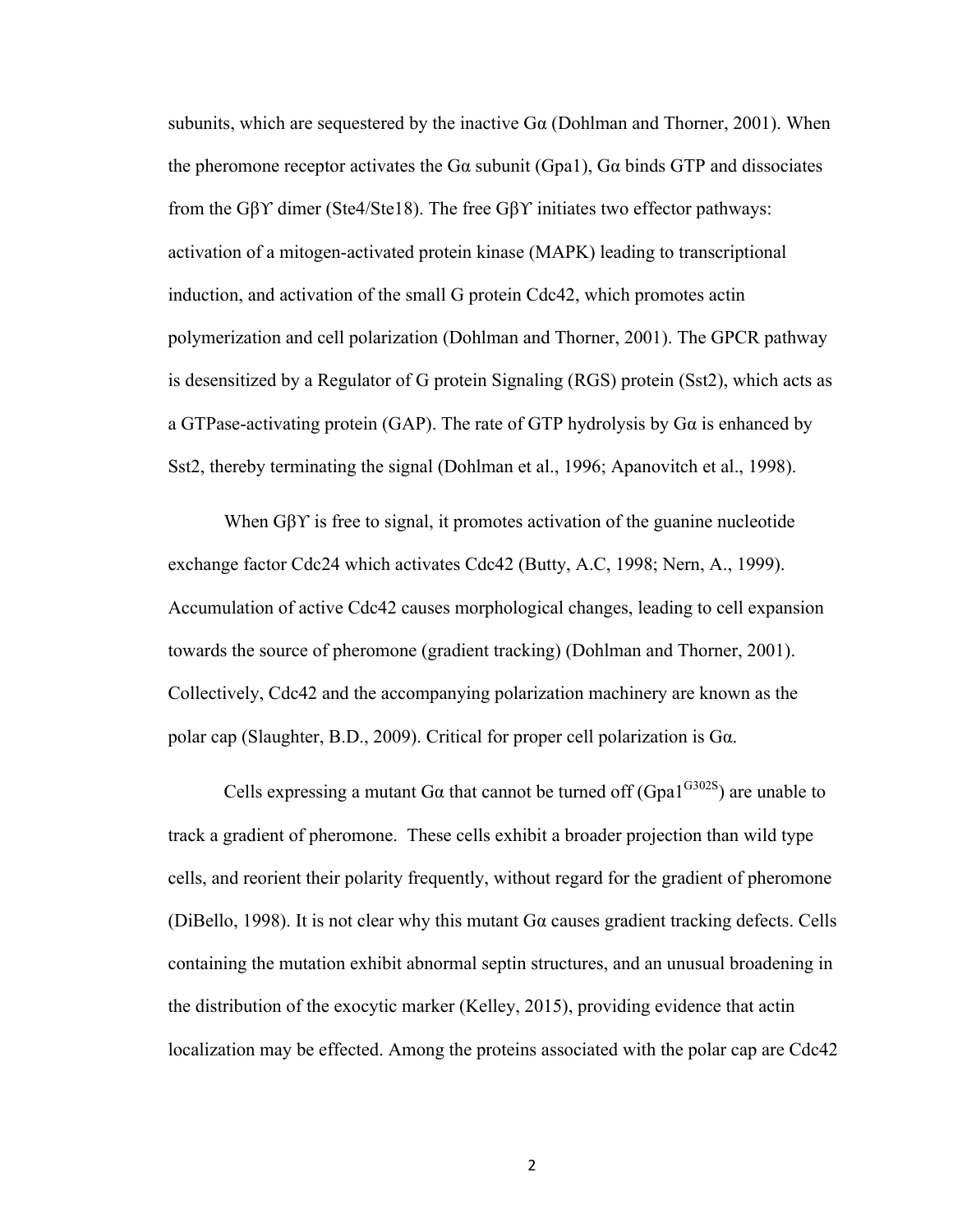effector proteins that carry out the work of polarizing the actin cytoskeleton, such as formins.

Formins promote actin polymerization when bound by active Cdc42 (Adams, 1990; Evangelista, 1997). Formins are actin organizing proteins, characterized by the presence of an FH2 domain, which is necessary for actin filament assembly (Evangelista et al., 1997, 2002; Pruyne et al., 2002; Sagot et al., 2002a,b). Yeast have two formins, Bnr1 and Bni1 that are thought of as genetically redundant proteins, because the deletion of either protein does not lead to arrest of cell division (Kohno, H.,1996; Imamura, 1997). While they have functional overlap, other evidence suggests their functions are distinct. During mitosis, Bnr1 associates with the bud neck, while Bni1 associates with the polar cap in the emerging bud (Buttery, 2007). During the pheromone response, the Gα recruits a pheromone specific kinase that phosphorylates Bni1, promoting association with the plasma membrane (Metodiev, 2002; Matheos, 2004; Fig.1). Bnr1 is not phosphorylated as part of the pheromone specific response.

Together these data suggest that, although the two formins have some redundant functionality, the cell uses them for different roles in mitosis and in the pheromone response. Since Bni1 is believed to be critical during the pheromone response, it's distribution should be affected in the mutant strain. We hypothesize that this hyperactive mutant  $Ga$  is able to recruit more kinase across a broader area of the plasma membrane, and thus direct more Bni1 to a larger area of the plasma membrane. If this were to happen, we predict the cell would then be able to polymerize actin cables to a broader area, resulting in a less focused polarized growth and the observed gradient tracking defects.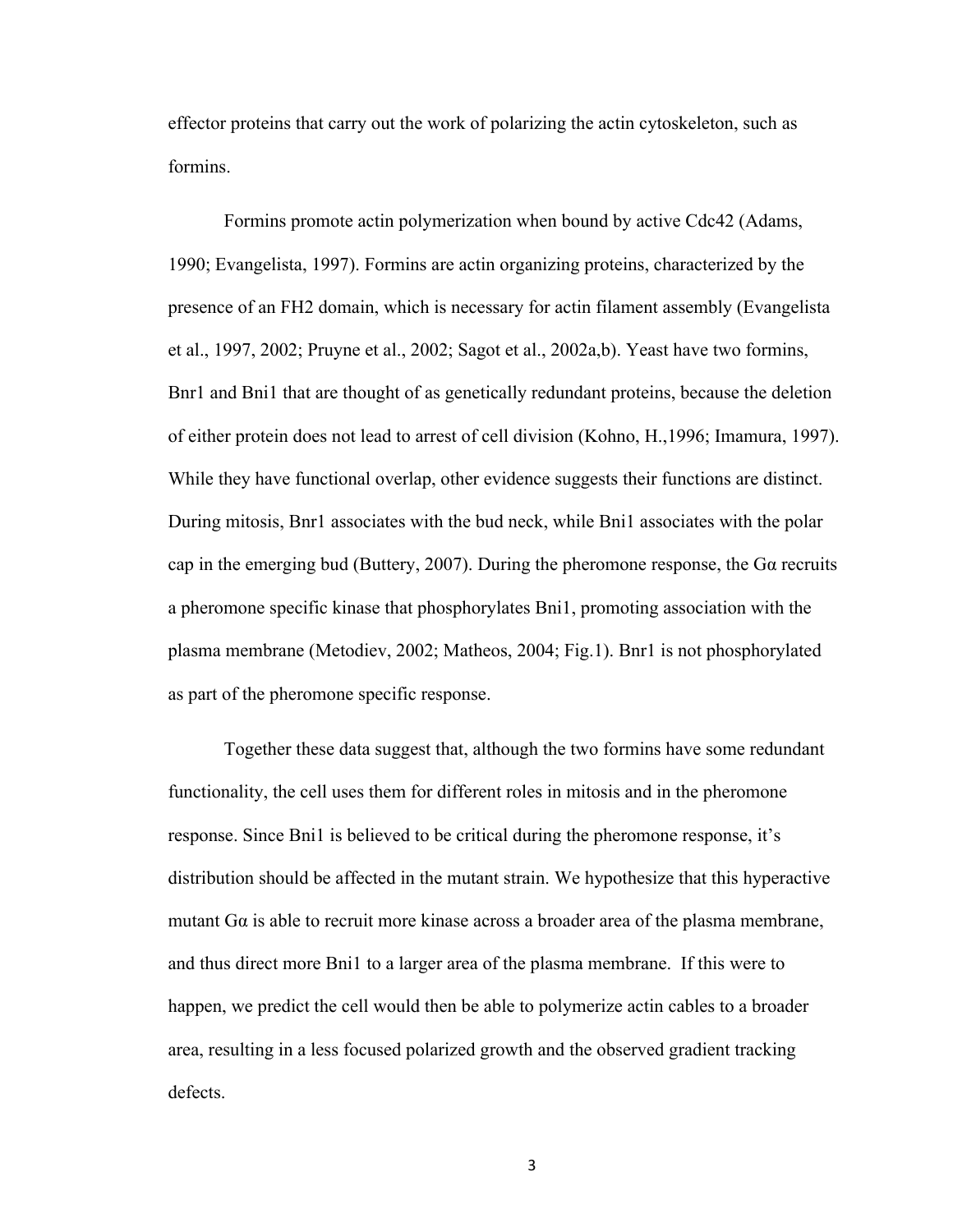#### **2.0 Literature Review**

#### **2.1 G protein coupled receptors**

G protein coupled receptors (GPCRs) are seven-transmembrane domain receptors that sense extracellular signals and activate intracellular G-protein-mediated signal transduction pathways. They are the largest family of transmembrane receptors and are able to transmit external signals to intracellular responses by stimuli including light, protons, Ca2+, odorants, amino acids, nucleotides, proteins, peptides, steroids, and fatty acids (Maller, 2003).

## **2.2 Heterotrimeric G-proteins**

Heterotrimeric G-proteins act as molecular switches, activated by ligand-bound receptors at the cell surface (Sprang, 1997). They are comprised of three subunits, the α, β and γ. The GPCR acts as a guanine nucleotide exchange factor (GEF) for Gα. Once pheromone is bound, the receptor catalyzes the exchange of GDP for GTP in the  $\alpha$ subunit of the heterotrimeric G-protein, resulting in the dissociation of the  $G\beta\gamma$  from the Gα. (Dohlman and Thorner, 2001). The Gβγ and Gα are able to activate downstream effectors until Gα hydrolyzes GTP to GDP, sequestering the Gβγ dimer.

Regulators of G protein signaling (RGS) proteins act as GTPase-Activating Proteins (GAP), accelerating the GTPase activity of heterotrimeric G proteins. (Neves, 2002). RGS proteins also have the ability to interact directly with GPCRs (Hague et al., 2005; Kovoor et al., 2005; Ballon et al., 2006). This interaction presumably enhances the activity of the RGS protein with the Gα subunit (Ballon et al., 2006).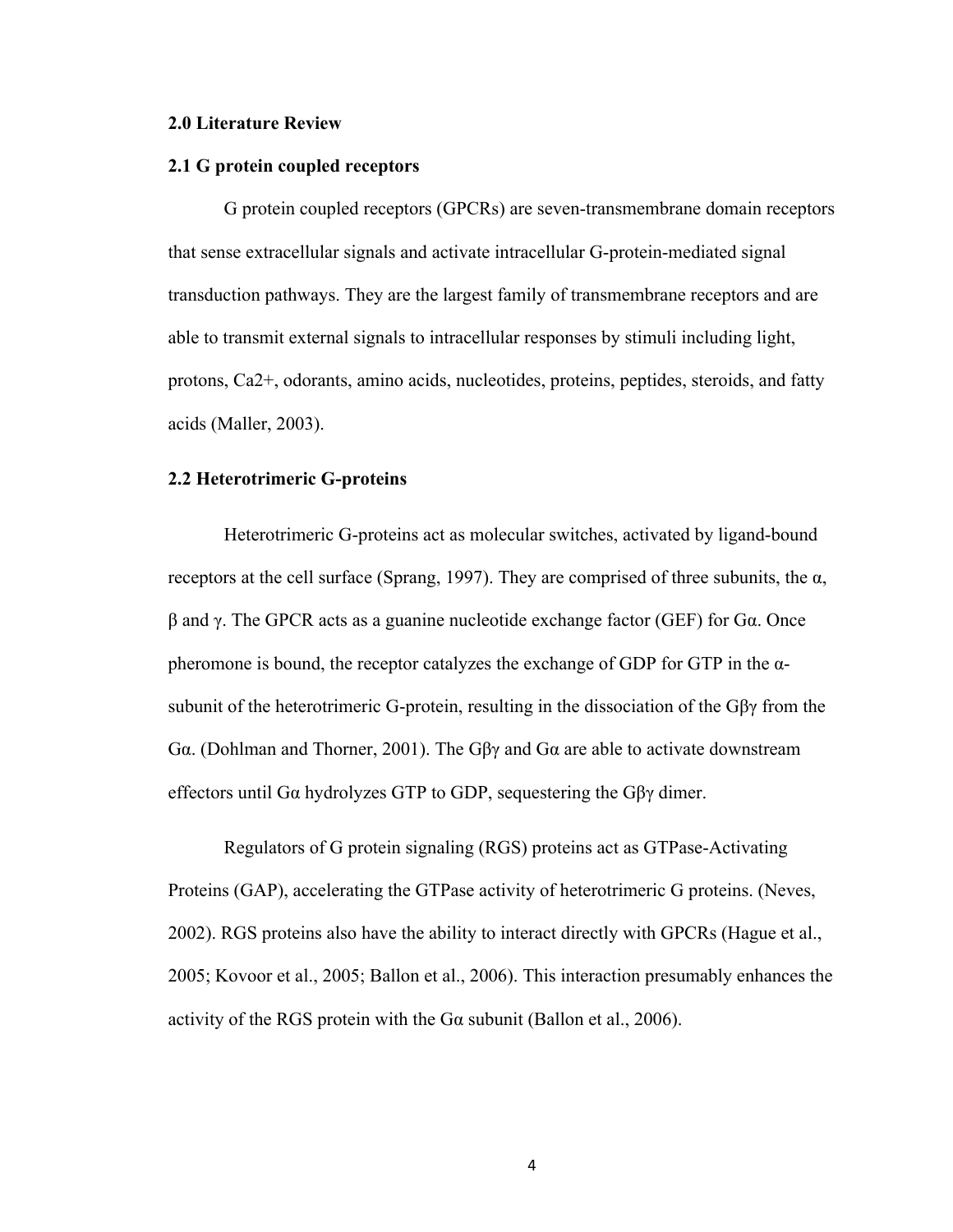When G $\alpha$  is inactivated (GDP-bound) it rapidly reassociates with G $\beta\gamma$ , ending the pheromone response. Thus Sst2 is required for signal termination and pathway desensitization.

### **2.3 Pheromone response pathway**

G protein signaling systems are conserved among eukaryotes. One of the best characterized is the pheromone response pathway in *Saccharomyces cerevisiae*. This pathway begins when a GPCR, Ste2, binds to peptide pheromones. Pheromone receptors are delivered to the cell surface via the secretory pathway but are later internalized and delivered to the vacuole for degradation. Both processes are accelerated by pheromone stimulation (Jenness and Spatrick, 1986).This receptor activates a large G protein composed of an Gα subunit, Gpa1, and a Gβγ dimer, Ste4 and Ste8 (Wang, Y., and Dohlman, H.G. (2004). Pheromone signaling mechanisms in yeast: a prototypical sex machine. Science 306, 1508–1509.) Once activated, Gpa1 becomes GTP bound and dissociates from the Gβγ dimer (Dohlman and Thorner, 2001).

The free Gβγ dimer initiates two effector pathways: the first is a MAP kinase cascade leading to the transcription of gene necessary for cell fusion and growth arrest, and the second triggers Cdc42-dependent morphological changes (Dohlman and Thorner, 2001). The second pathway leads to proper expansion towards a gradient of pheromone (Arkowitz, R.A., 2009; Park, H.O., and Bi, E., 2007) once the guanine nucleotide exchange factor Cdc24 is recruited by  $G\beta\gamma$ , so Cdc42 activation is spatially coupled to sites of receptor activation (Butty, A.C., 1998; Nern, A., 1999). Activated Cdc42 defines the polarity of the cell by promoting actin polymerization and exocytosis (Bi, E., 2012).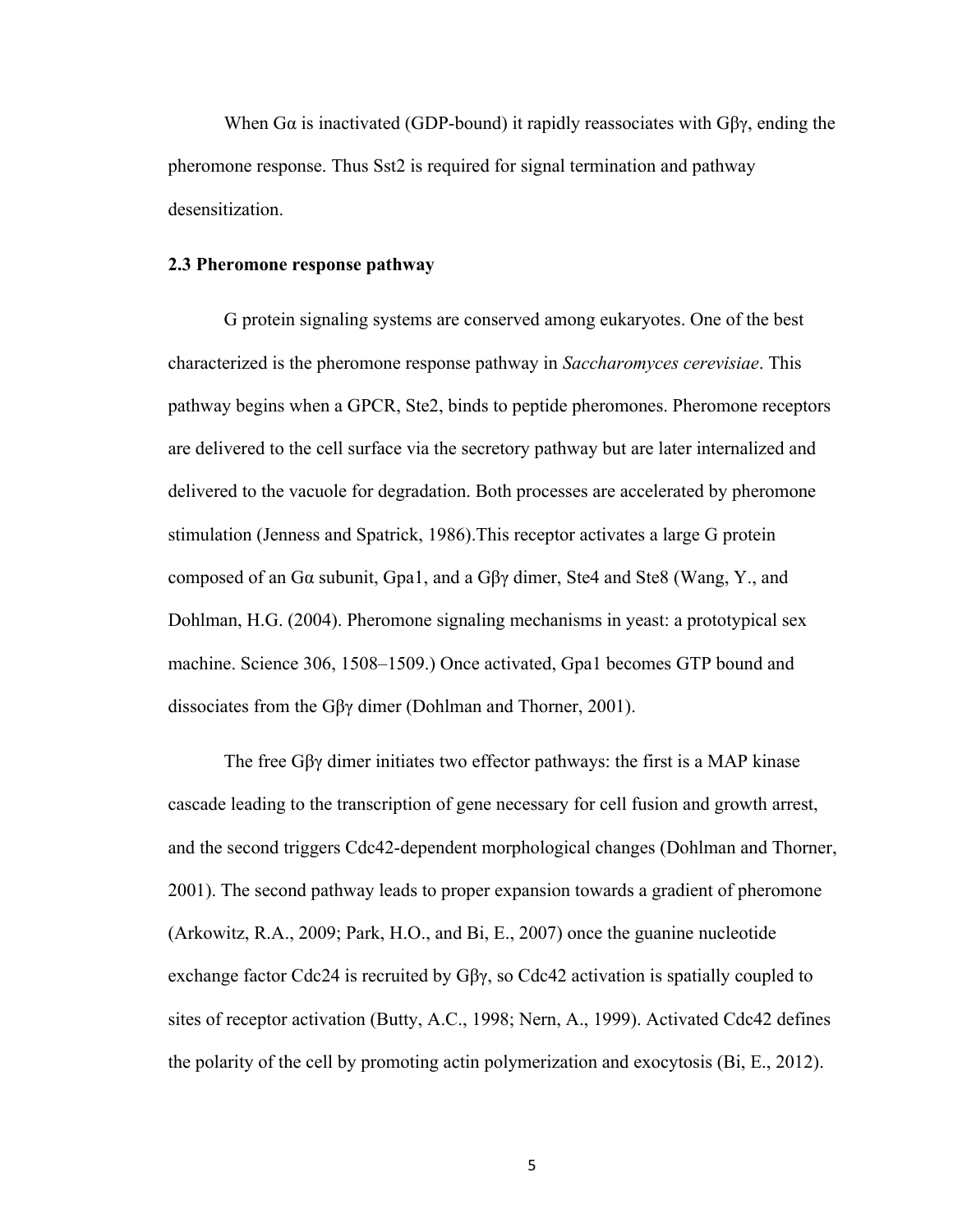Collectively, Cdc42 and accompanying machinery are known as the polar cap (Slaughter, B.D., 2009).

This pathway shares components with the mitosis, budding, machinery. While bud site formation occurs in response to an internal static queue (Casamayor, A., 2002), chemotropic growth is dynamic, adapting to changing external signals (Arkowitz, R.A., 2009; Moore, T.I., 2013).

Cells exposed to high doses of pheromone arrest in the G1 phase of the cell cycle and polarize their growth, forming a mating projection or "shmoo,"acting as the site of contact and fusion between mating partners. At lower doses of pheromone, haploid cells transiently arrest in the G1 phase of the cell cycle and exhibit hyperpolarized or elongated growth. Upon reentering the cell cycle, they exhibit a polar rather than an axial budding pattern (Erdman and Synder, 2001). Growth in the direction of increasing pheromone concentration is considered "chemotropic" (Segall, 1993; Paliwal et al., 2007; Hao et al., 2008).

## **2.4 Polar cap mobility**

The RGS protein, Sst2, promotes polarized cell expansion by organizing the localization of cytoskeletal scaffolding proteins called septins (Gladfelter, A.S., 2001; Caudron, F., 2009). During mitosis, septins form a double-ring structure at the motherdaughter bud neck, acting as a diffusional barrier between the two cells (Takizawa, P.A., 2000) while constraining the movement of the polar cap (Barral, Y., Mermall, V., 2000; Okada, S., 2013). In shmooing cells, septin bundles form the base of the mating projection (Giot, L., 1997; Longtine, M.S., 1998).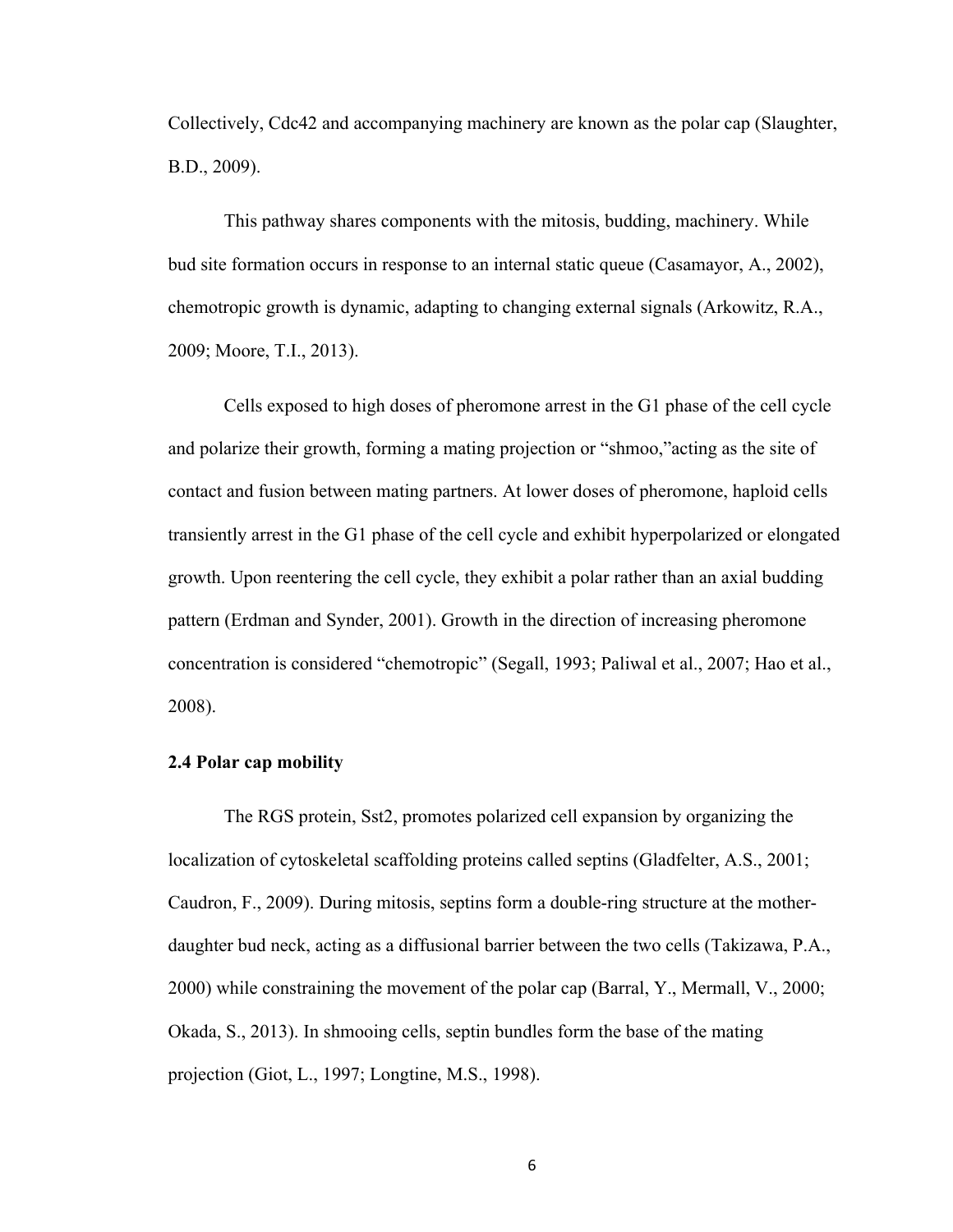GAP activity of Sst2 is required to maintain separation of the polar cap and septins. If GAP activity is absent, septins distribute asymmetrically and the polar cap follows. Polar cap movement is limited by Sst2, preventing aberrant turning from the pheromone gradient (Kelley et al., 2015).

## **2.5 Gpa1 G302S mutation**

When the G302S mutation is introduced into Gpa1, cells are unable to track a gradient of pheromone, exhibit a broader projection than wild-type, and reorient their polarity frequently (DiBello, 1998). Cells containing the unGAPable Gpa $1^{G302S}$  mutation show abnormal septin structures and aberrant colocalization of the polar cap and septins (Kelley et al., 2015). These cells also have an unusual broadening in the distribution of the exocytic marker (Exo84), but not when compared to itself, indicating that the observed effects are due to increased variability in the site of exocytosis relative to the polar cap (Kelley et al., 2015).

#### **2.6 Formins**

Formins are a family of proteins characterized by an FH2 domain, which is needed for actin filament assembly (Evangelista et al., 1997, 2002; Pruyne et al., 2002; Sagot et al., 2002a,b; reviewed in Faix and Grosse, 2006; Kovar, 2006; Fig.2). Actin filaments are nucleated by the FH2 domain, and in the presence of the capping protein, enables barbed end elongation (Zigmond et al., 2003; Harris et al., 2004; Moseley et al., 2004; Kovar, 2006).Formins can attach processively to the barbed end (Pruyne et al., 2002; Higashida et al., 2004; Kovar and Pollard, 2004; Romero et al., 2004), allowing them to generate linear arrays of actin filaments, including actin cables or the cytokinetic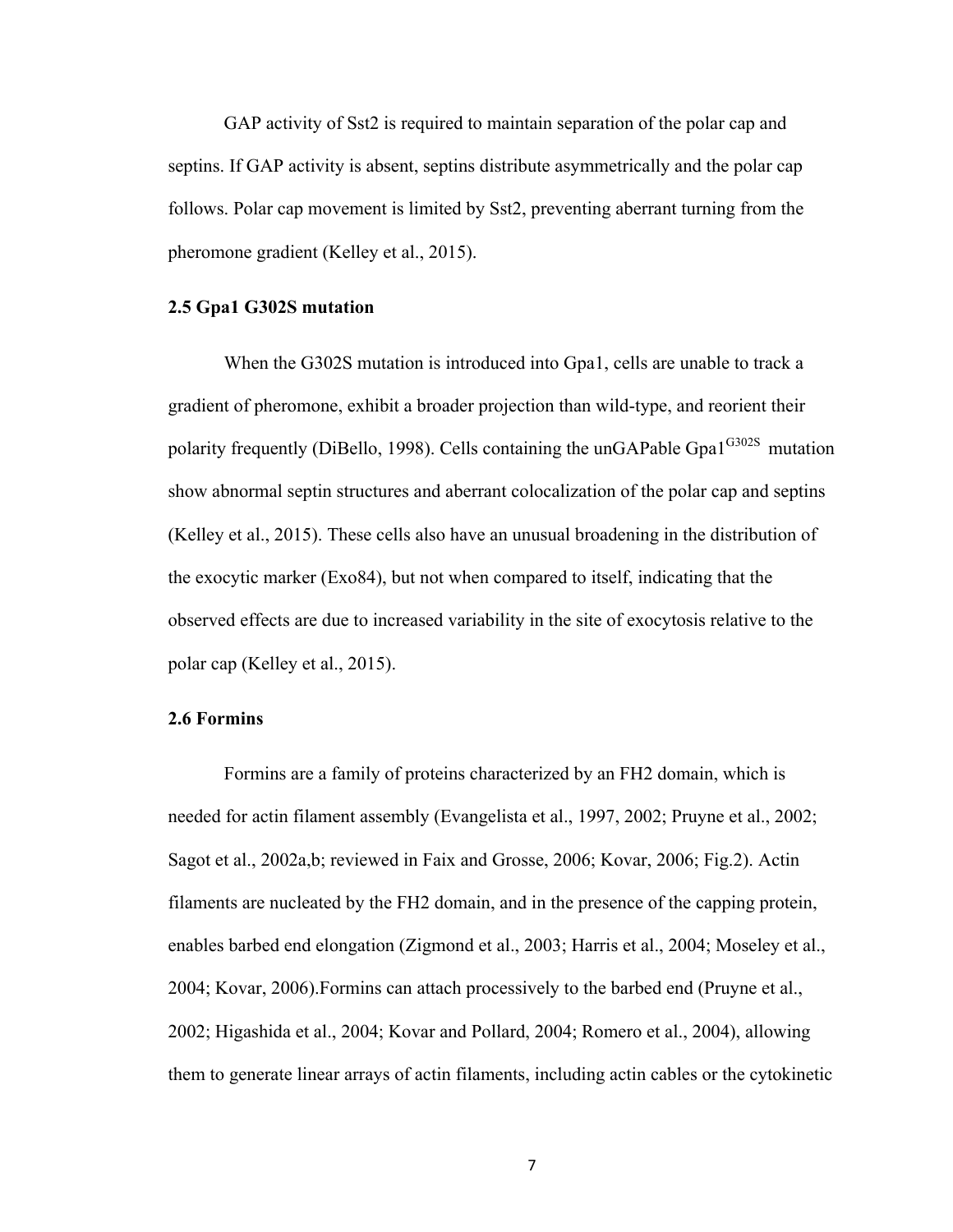ring (Kovar, 2006). Formins also contain an FH1 domain that binds profilin (Chang et al., 1997; Evangelista et al., 1997; Watanabe et al., 1997; Fig.2), which facilitates actin subunit delivery to the barbed ends of actin filaments capped with formins (Sagot et al., 2002b; Kovar, 2006).

In *Saccharomyces cerevisiae* there are two formins, Bni1 and Bnr1, that are responsible for nucleating and elongating actin filaments. These are organized into two actin structures: actin cables that are polarized along the mother–bud axis and act as tracks for myosin mediated delivery of vesicles and organelles to the bud, and the actomyosin ring at the mother–bud neck that contributes to cytokinesis (Vallen et al., 2000). They are considered to be genetically redundant, for deletion of either is not significantly deleterious to cell growth (Kohno et al., 1996; Imamura et al., 1997), while loss of both genes is lethal (Ozaki-Kuroda et al., 2001). Some evidence suggests they have distinct functions. Bnr1 localization is septin dependent (Pruyne et al., 2004; Buttery et al., 2007; Gao et al., 2010) and occurs exclusively to the bud neck (Buttery, 2007). Fus3 binding to Gpa1 and phosphorylation of Bni1 facilitates pheromone-induced morphogenesis (Metodiev et al., 2002; Matheos et al., 2001; Fig.1), and during mitosis Bni1 turns over rapidly at the bud tip and bud neck (Buttery, 2007).

Currently it is unclear if Gpa1, Fus3, and Bni1 form a stable complex or transiently associate in vivo. One suggested possibility is that Gpa1, Fus3, and Bni1, through interactions with Rho-1, are required for generating actin cables, while Gβγ-Cdc24-Far1 with Cdc42 are responsible for restricting the location of actin cables on the cell cortex (Arkowitz, 2009).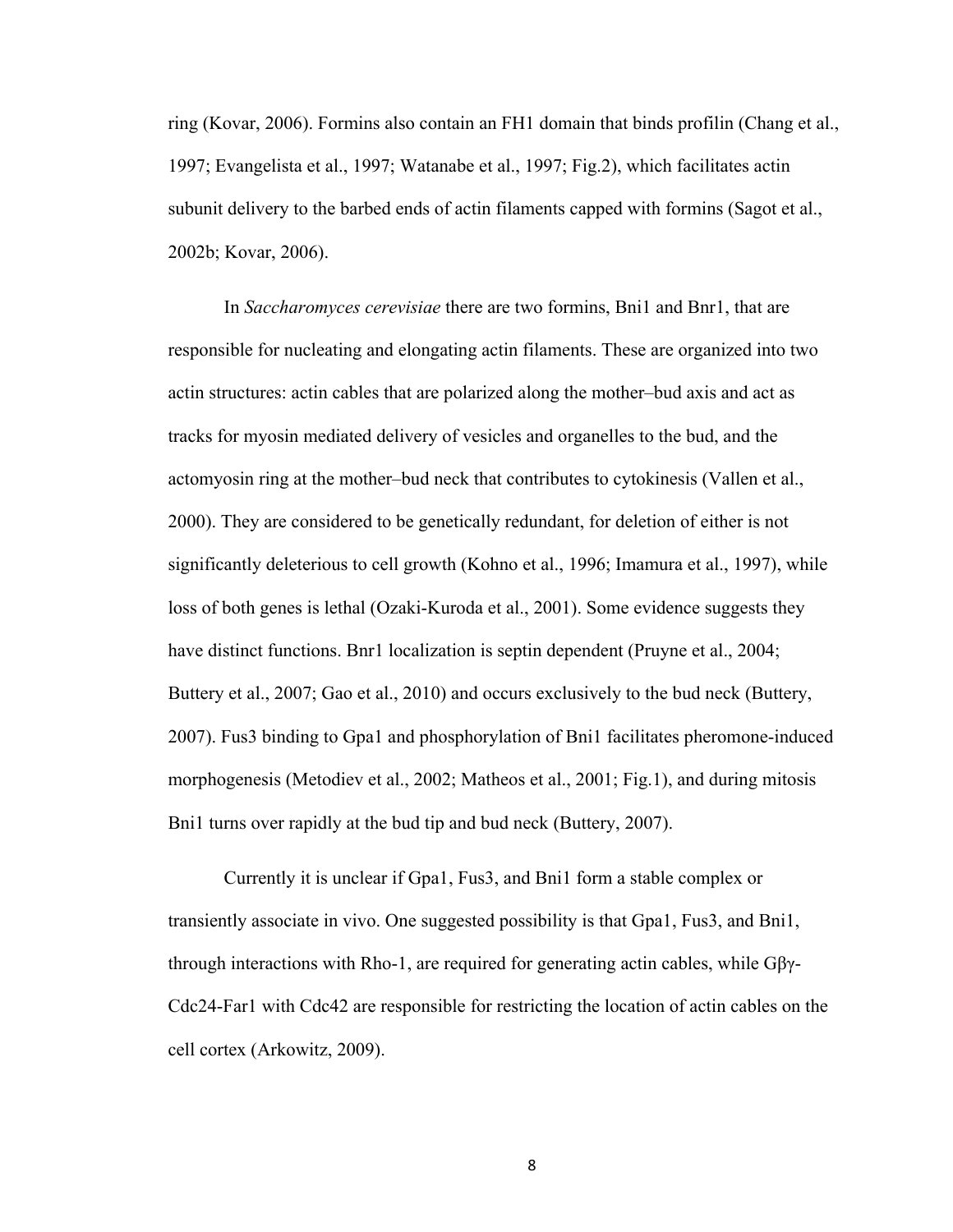Other research has suggested that there is a competition between the heterotrimeric G-protein and sensing-independent Cdc42 activity for influence over the spatial dynamics of the polar cap. When there is a  $180^\circ$  switch in the gradient of pheromone, wild-type cells display either projection bending growth or second-projection formation, depending on the pheromone concentration. When heterotrimeric G-protein signaling is hyperactive, projection bending is promoted, while hyperactive Cdc42 signaling promotes second projections. If Bni1 is overexpressed, the mutant exhibits characteristics of both persistent polarization (projection bending) and dynamic repolarization (second projection formation) at low and high α-factor. This provides evidence that Bni1 is a limiting factor, and at wild-type levels can restrict cells to a single polar cap and a single behavior at a given concentration of pheromone (Moore, 2012).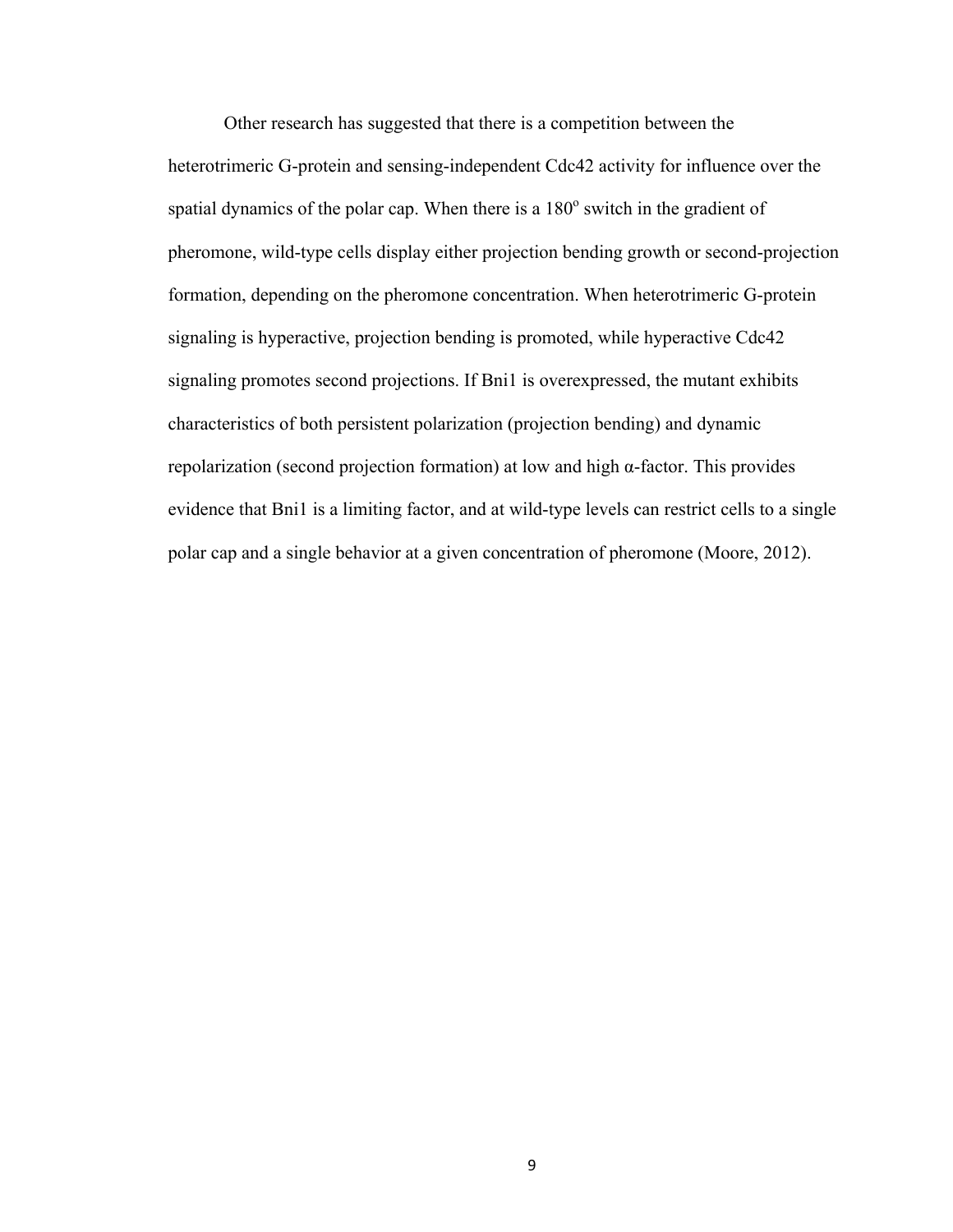

Figure 1. Part of the yeast pheromone response pathway leading to morphogenesis. It begins when pheromone binds to the receptor (Ste2), which activates Gα (Gpa1). Gα recruits a pheromone specific kinase (Fus3) which phosphorylates Bni1, promoting its association with the plasma membrane through recruitment by a small G-protein (Cdc42). Once associated, Bni1 is able to polymerize actin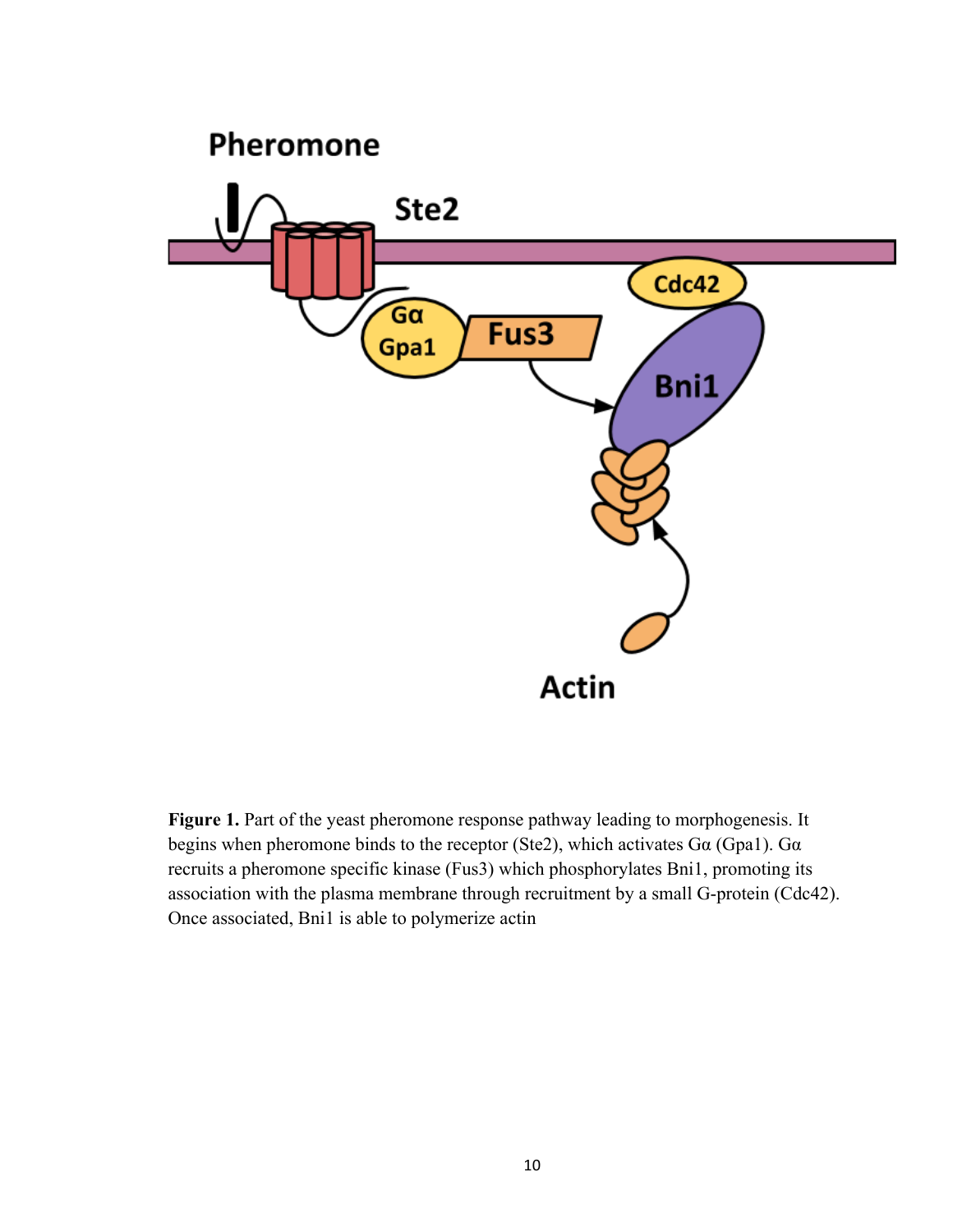

**Figure 2.** Schematic of yeast formins Bni1 and Bnr1, indicating domain locations. Both contain a FH2 and FH1 domain, characteristic of formins. GBD = GTPase binding domain, Spa2-binding domain,  $FH1 =$  Proline-rich formin homology 1 domain,  $EBS =$ eEF1A-binding site, FH2 = Formin-homology 2 domain, BBS = Bud6p-binding site,  $D =$ Dia-autoregulatory domain (DAD),  $D' = DAD$ -like sequence.

## **3.0 Materials and Methods**

# **3.1 Strain Construction**

All cells were grown at 30°C in yeast extract peptone medium (YPD) or synthetic complete medium containing 2% (w/v) dextrose. Plasmid-transformed cells were grown in synthetic complete medium that lacked the appropriate nutrient. Standard procedures for the growth, maintenance, and transformation of yeast and bacteria were used throughout.The yeast (*Saccharomyces cerevisiae*) strains were all constructed using the BY4741 background. Strains and oligonucleotides used are listed in Table1 and Table2 respectively. The *Bni1-GFP::His3* strain was from the GFP collection. *Bni1Δ* and *Bnr1Δ* strains were from the yeast knockout collection.

The *Bnr1-GFP::KanMX6* strain was made by PCR amplification. Gene-specific oligonucleotide primers were synthesized, each of which had been designed to share complementary sequences to the GFP tag-marker cassette at the 3' end and contain 40 base pairs (bp) of homology with a specific gene of interest to allow in-frame fusion of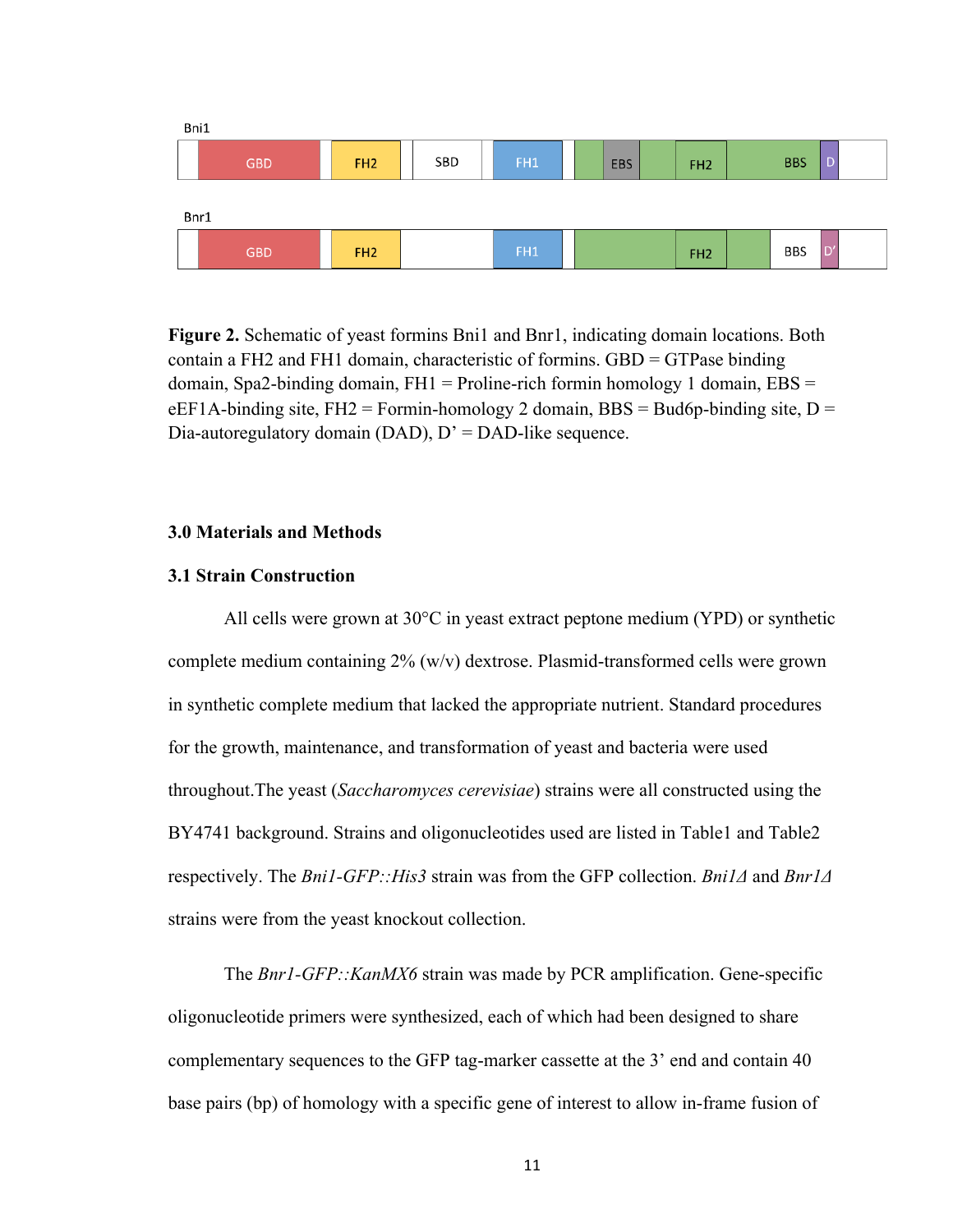the GFP tag at the C-terminal coding region of the gene. Gene-specific cassettes containing a C-terminally positioned GFP tag were then generated by PCR using as a template

pFA6a–GFP(S65T)–KanMX6, which permits selection of transformed strains in media containing geneticin. The haploid parent yeast strain BY4741 was transformed with the PCR products, and strains were selected in YPD medium (yeast extract peptone medium) containing geneticin (G418). Insertion of the cassette by homologous recombination was verified by genomic PCR of samples from individual colonies with a primer internal to the GFP tag and a separate set of ORF-specific primers designed to produce a product of approximately 500 bp.

| Table 1.        | <b>Strains Used</b> |               |                               |
|-----------------|---------------------|---------------|-------------------------------|
| <b>Strain</b>   |                     | <b>Parent</b> | <b>Description</b>            |
| <b>BY4741</b>   |                     |               | Mata leu2∆ met15∆ his3∆ ura3∆ |
| <b>Bni1-GFP</b> |                     | BY4741        | Bni1-GFP::HIS3                |
| Bnr1-GFP        |                     | BY4741        | Bni1-GFP::KanMX4              |
| Bni1∆           |                     | BY4741        | $Bni1\Delta$ ::HIS3           |
| $Bnr1\Delta$    |                     | BY4741        | $Bnr1\Delta:H$ S3             |

| Table 2.<br><b>Oligonucleotides Used</b> |  |                                                            |      |                                               |  |  |
|------------------------------------------|--|------------------------------------------------------------|------|-----------------------------------------------|--|--|
| <b>Oligonucleotide Name</b>              |  | <b>Sequence</b>                                            | Gene | <b>Description</b>                            |  |  |
| <b>SSM-1</b>                             |  | AGAGAGAACGCATGCTATGCTGAACGATATTCAAAATATAGGTGACGGTGCTGGTTTA | Bnr1 | pFA6-GFP-KanMX fon<br>for tagging Bnr1 with G |  |  |
| SSM-2                                    |  | TTATATAAGCTCCACAACTACATAAAATACTAAGTCTTCATCGATGAATTCGAGCTCG | Bnr1 | pFA6-GFP-KanMX rev<br>for tagging Bnr1 with G |  |  |
| <b>SSM-3</b>                             |  | <b>GTGCCAAGGAAAACATTGA</b>                                 | Bnr1 | Verification of Bnr1 3't<br>primer            |  |  |
| SSM <sub>4</sub>                         |  | <b>ACAGACACATTGCCCATCTT</b>                                | Bnr1 | Verification of Bnr1 3't<br>primer            |  |  |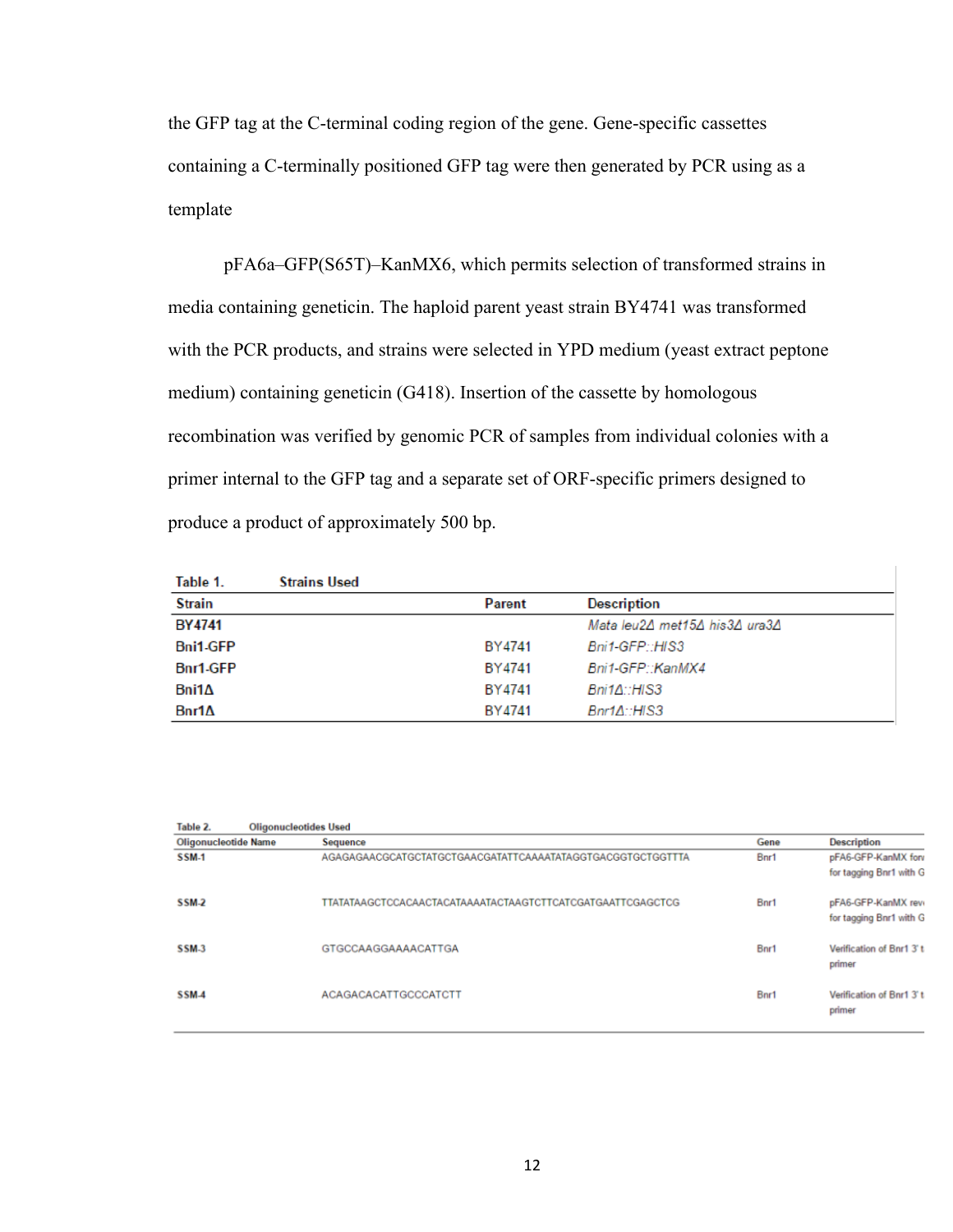## **3.2 Microscopy**

Live cell microscopy was performed using an Olympus IX83 inverted microscope using a 60x 1.49 NA objective, Excelitas X-Cite 120LED Boost lighting, a Photometrics Prime 95B sCMOS camera, and controlled by a Prior ProScan H31. The temperature of the specimen was maintained at 30°C using a Bioptechs Objective Heater.

Cells were imaged at 5 min intervals for 3 h on an agar pad made of SCD medium and  $α$ factor pheromone as indicated. The 488 nm and 561 nm channels were collected as 8 Zpositions spaced 0.5 µm apart.

Single time point images of the Bni1-GFP and Bnr1-GFP strains were taken on agar pads (2% agar in SCD) with 3 µM pheromone. A much higher concentration of pheromone was used on the agar pads because the accumulation of the Bar1 protease results in a lower effective concentration of pheromone on the agar pad.

## **3.3 Image Analysis**

Image analysis was performed using FIJI (FIJI Is Just ImageJ, http://fiji.sc/Fiji [Schindelin, J.,]). Images were processed in the following manner using FIJI: LUT was inverted, Background Subtraction was used with a rolling ball radius of 20 pixels and a light background, Brightness/Contrast was adjusted, and a maximum intensity projection was performed on z-stacks.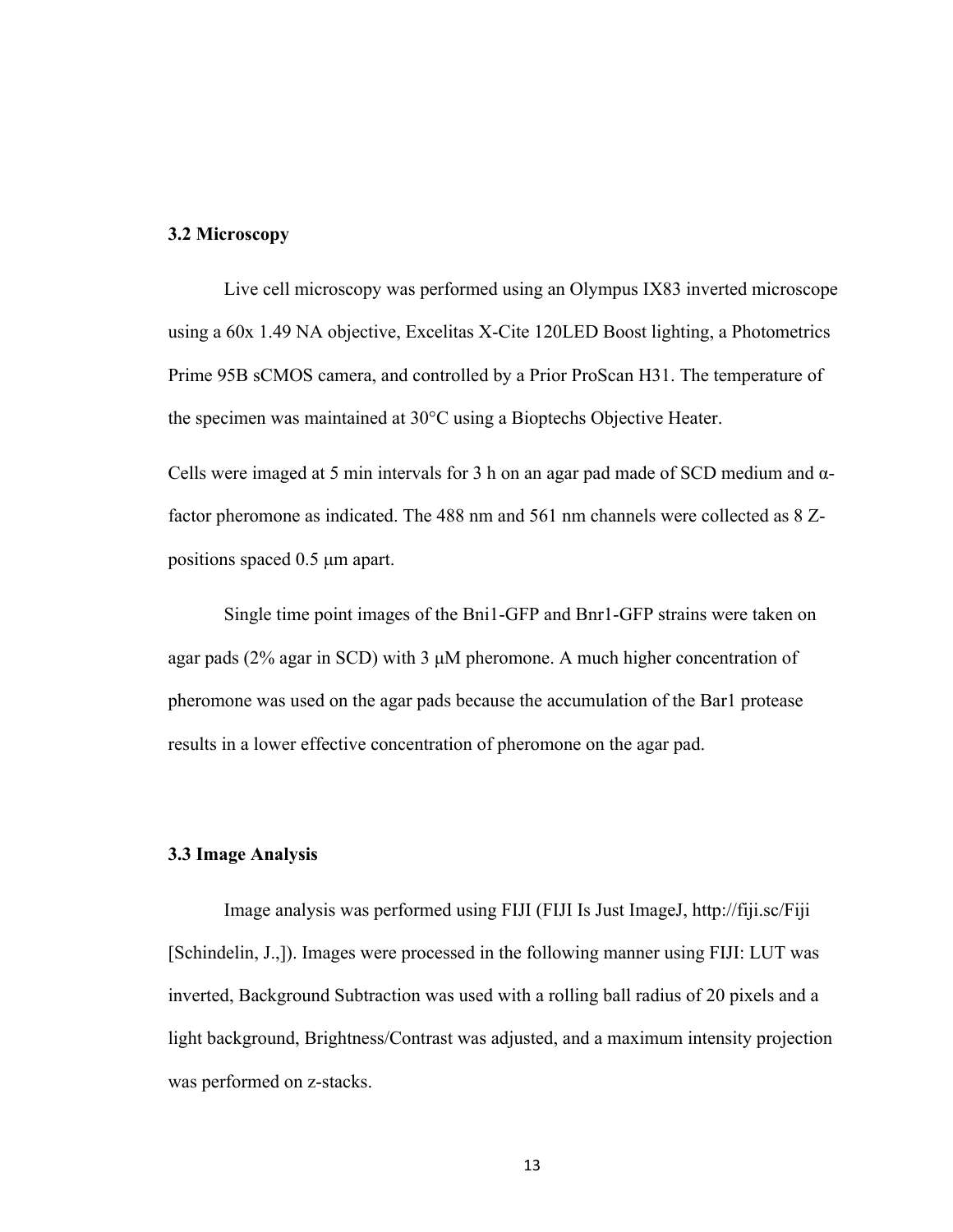## **4.0 Results**

## **4.1 Formin Deletion Mutants Respond Differently to Pheromone**

During the yeast pheromone response pathway, Fus3 binds directly to the activated Gpa1 (Metodiev et al., 2002; Fig.1). This positions Fus3 to phosphorylate the formin Bni1, which can promote actin assembly and polarized growth (Matheos et al., 2004; Fig.1). To see if Bnr1 can fulfill this role in the absence of Bni1, deletion mutants for both formins, Bni1 and Bnr1, were looked at during mitosis and in the presence of pheromone. Both formin deletion mutants are able to proceed through the cell cycle and bud (Kohno, H.,1996; Imamura, 1997; Fig. 3). In the presence of pheromone, Bnr1Δ is able to shmoo normally, as compared to wild-type (Fig. 4). Bni $1\Delta$  is unable to shmoo properly, forming a mating projection that is broad and less focused as compared to wildtype  $(Fig. 4)$ .



**Figure 3.** DIC images of wild-type (top), Bnr1Δ (middle), and Bni1Δ (bottom) in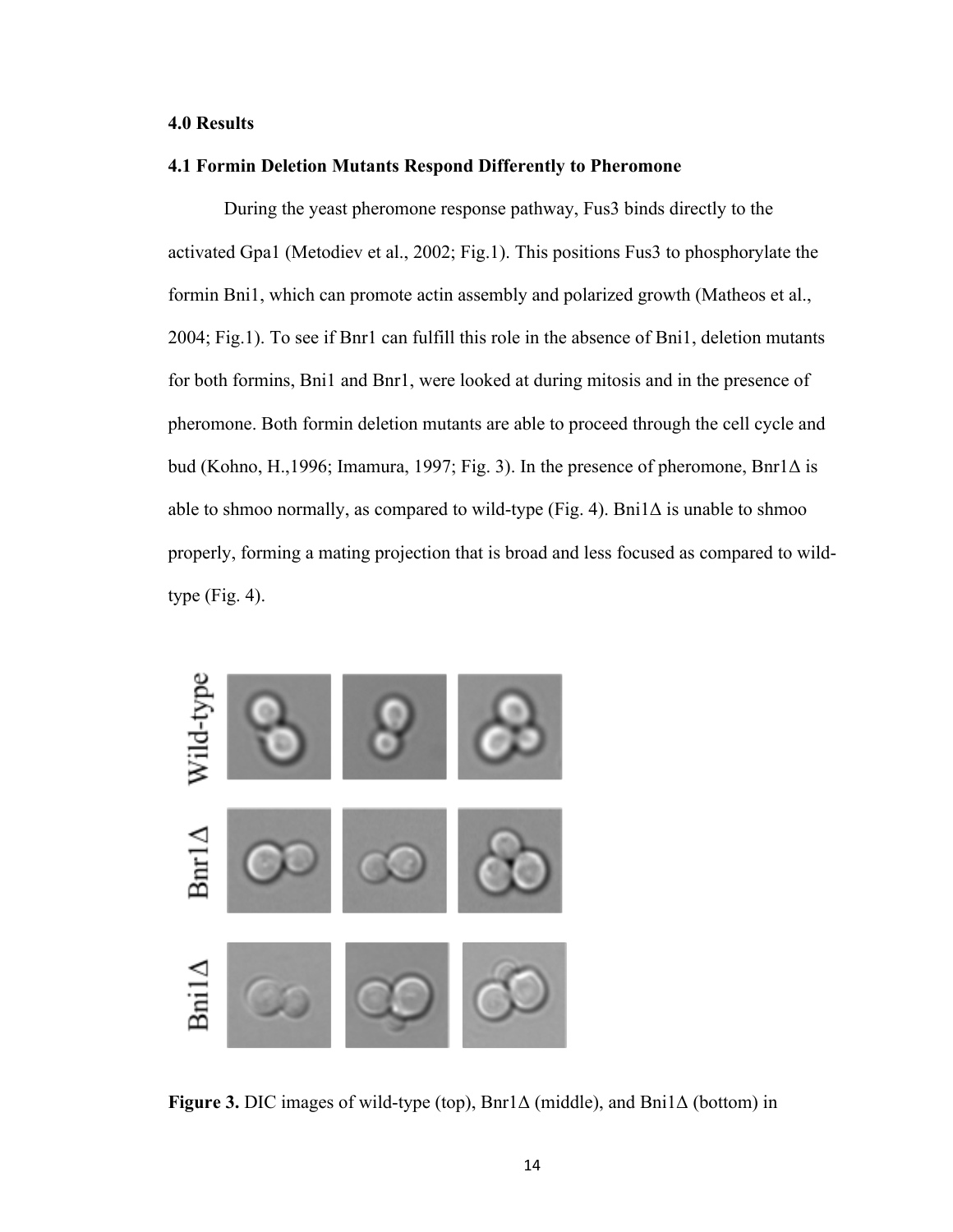budding cells. Compared to wild-type, Bnr1Δ and Bni1Δ mutants both show normal morphology and are able to proceed through mitosis.



**Figure 4.** DIC images of wild-type (top), Bnr1Δ (middle), and Bni1Δ (bottom) in the presence of 3 µM α-factor pheromone. Compared to wild-type, Bnr1Δ mutants shows normal morphology and is able to shmoo. Bni1Δ mutants show a broadened projection as compared to wild-type.

# **4.2 Bni1-GFP and Bnr1-GFP Localize Differently During Mitosis and the**

# **Pheromone Response**

In mitotic cells, Bnr1 localizes to the bud neck (Kamei et al., 1998; Pruyne et al.,

2004a, Fig. 5) and remains static there (Buttery et al., 2007) as seen by Bnr1-GFP

localization. Bni1-GFP has previously been shown to display rapid turnover at the bud tip

and bud neck during different phases of mitosis cycle (Ozaki-Kuroda et al., 2001; Pruyne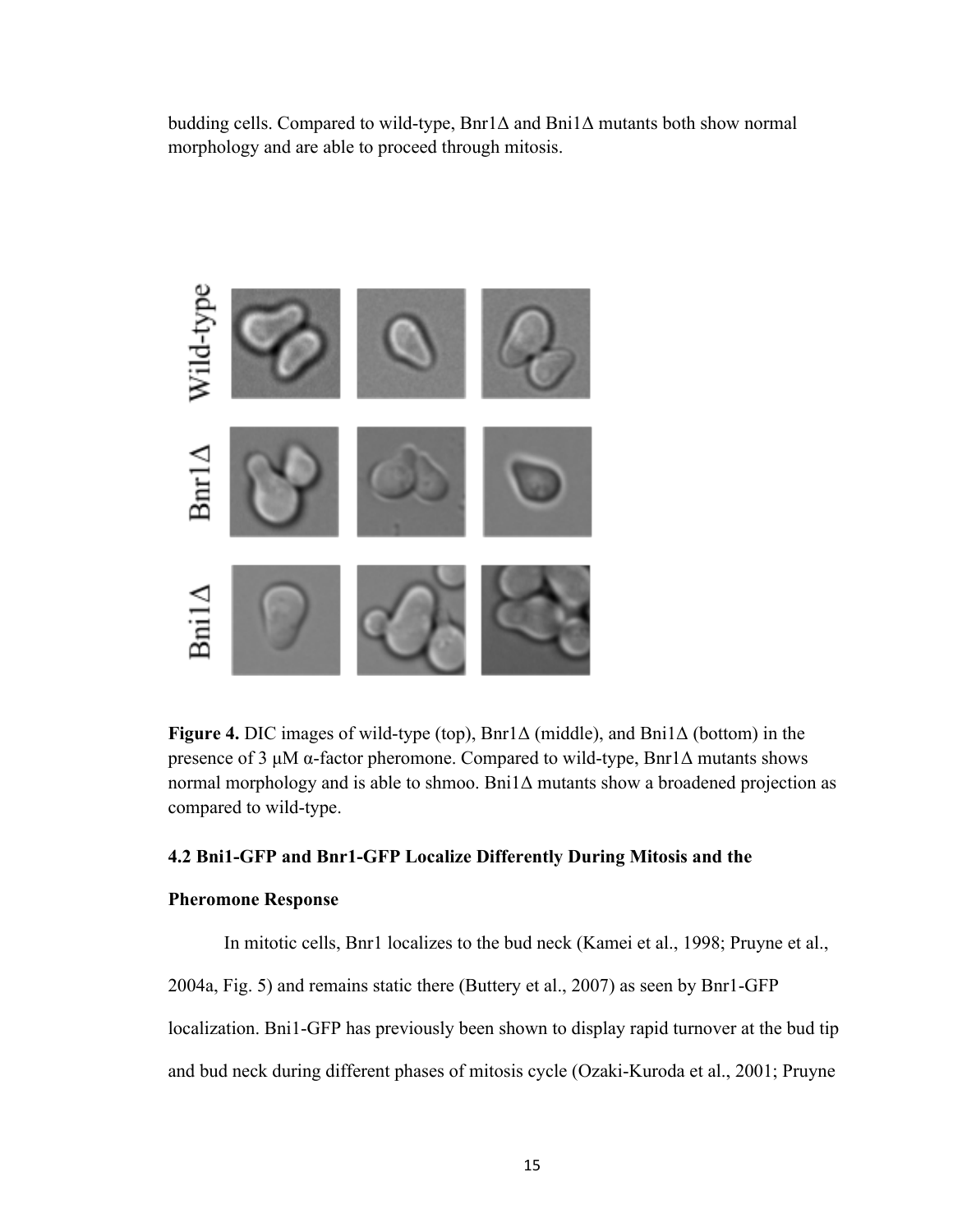et al., 2004a; Buttery et al., 2007). Bni1-GFP can be seen at both the bud neck and bud tip (Fig. 5). In the presence of pheromone no localization is observed for Bnr1-GFP, while Bni1-GFP localizes to the polar cap at the shmoo tip (Fig. 6).



**Figure 5.** Localization of Bnr1-GFP and Bni1-GFP in budding cells. Bnr1-GFP localizes to the bud neck and remains static there (A). Bni1-GFP displays localization to both the bud tip and bud neck at different times during mitosis (B).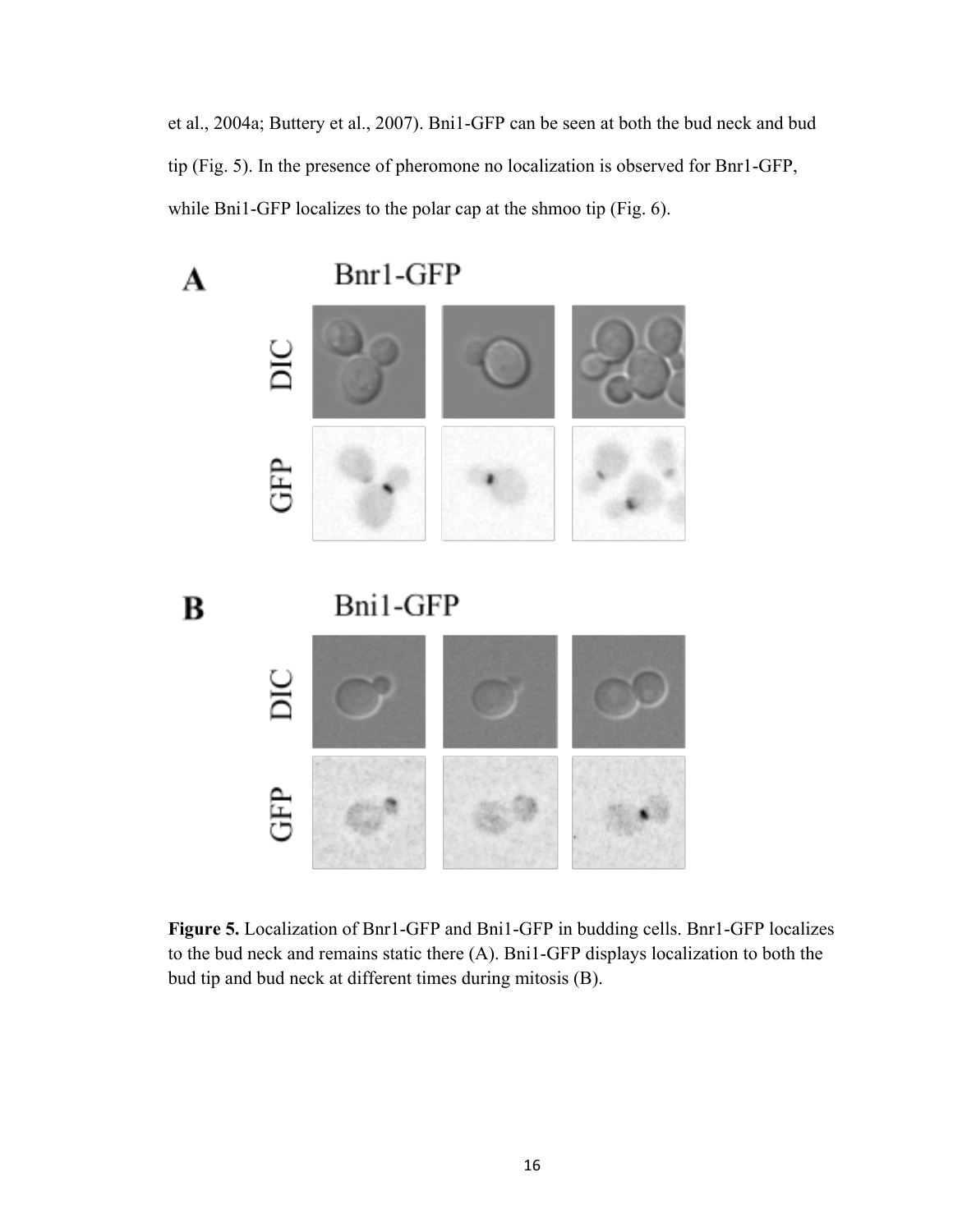

**Figure 6.** Localization of Bnr1-GFP and Bni1-GFP in shmooing cells. Bnr1-GFP shows no localization in the presence of pheromone (A). Bni1-GFP displays tight localization to the shmoo tip, at the polar cap (B).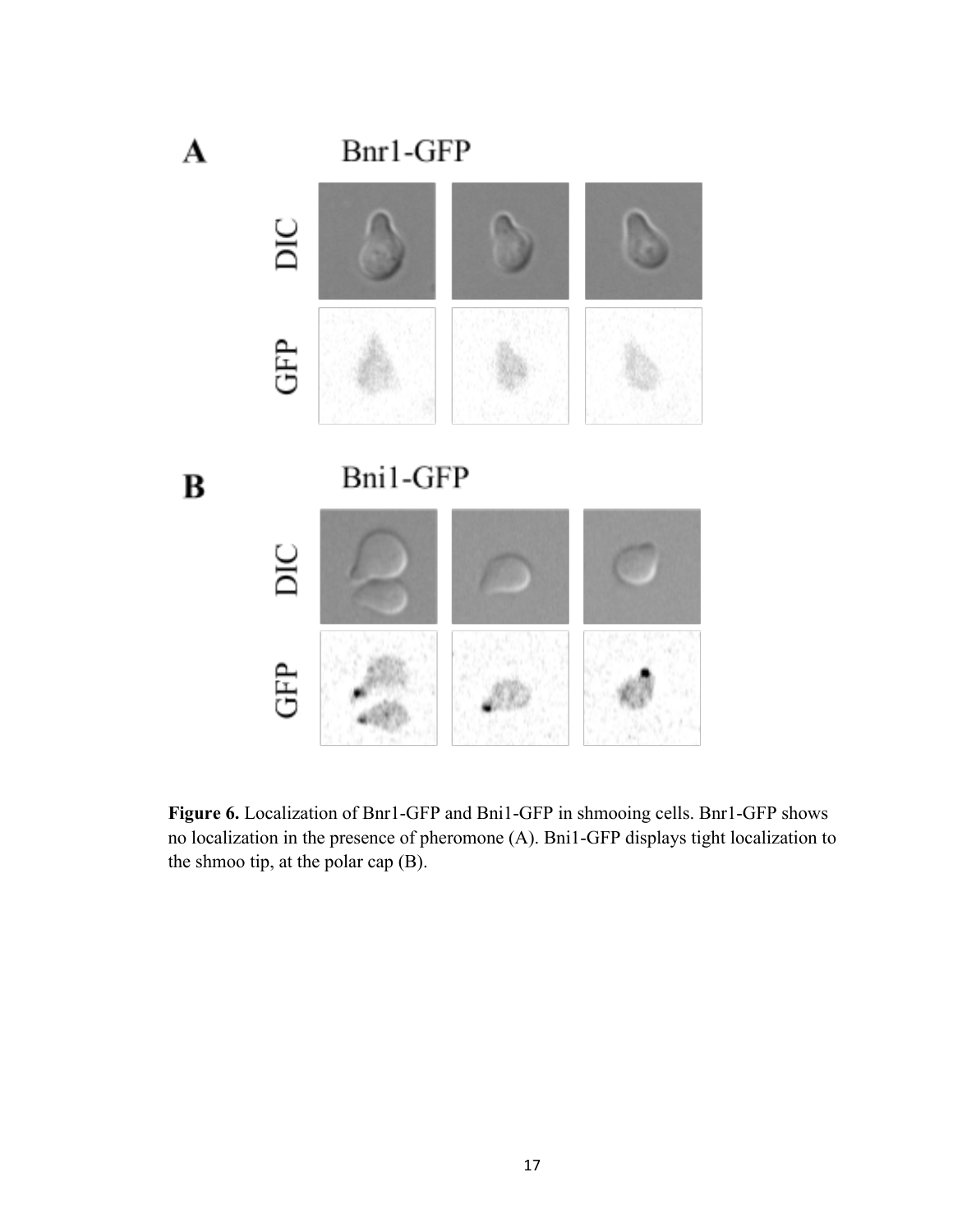## **5.0 Discussion**

The yeast pheromone response pathway in *Saccharomyces cerevisiae* is a well characterized G-protein signaling system (Dohlman and Thorner, 2001). GPCRs are conserved in most eukaryotes, making *S. cerevisiae* a good model organism to explore more complex systems, such as humans. To better understand how these pathways function, it is important to determine how haploid yeast are able to detect and respond to pheromone to further characterize this signaling system so it can be applied to related ones. This goal of this study was to characterize the yeast formins, Bni1 and Bnr1, and determine if they are genetically redundant. While this was previously thought, as deletion of either does not lead to growth cycle arrest (Kohno, H.,1996; Imamura, 1997), other evidences suggest they may have distinct roles within the cell that may be defined by the presence or absence of pheromone.

#### **5.1 Bni1 is essential for shmoo formation**

As compared to wild-type,  $Bn\eta\Delta$  mutants are able to form the mating projection normally (Fig. 4). This indicates that Bnr1 is not necessary for shmoo formation. Bni $1\Delta$ mutants are unable to form a proper mating projection, having a broadened projection, as compared to wild-type (Fig. 4). This supports the claim that Bni1 is necessary for the pheromone response, as the mating projection is not as focused in Bni $1\Delta$  mutants.

Localization of Bnr1-GFP and Bni1-GFP was also compared in mitotic and shmooing cells. Bnr1-GFP is static at the bud neck during mitosis (Buttery et al., 2007; Fig. 5), but does not localize in shmooing cells (Fig. 5). Bni1-GFP displays rapid turnover at both the bud neck and bud tip (Buttery et al., 2007; Fig. 5), and localizes to the shmoo tip during the pheromone response, remaining static there (Fig. 5).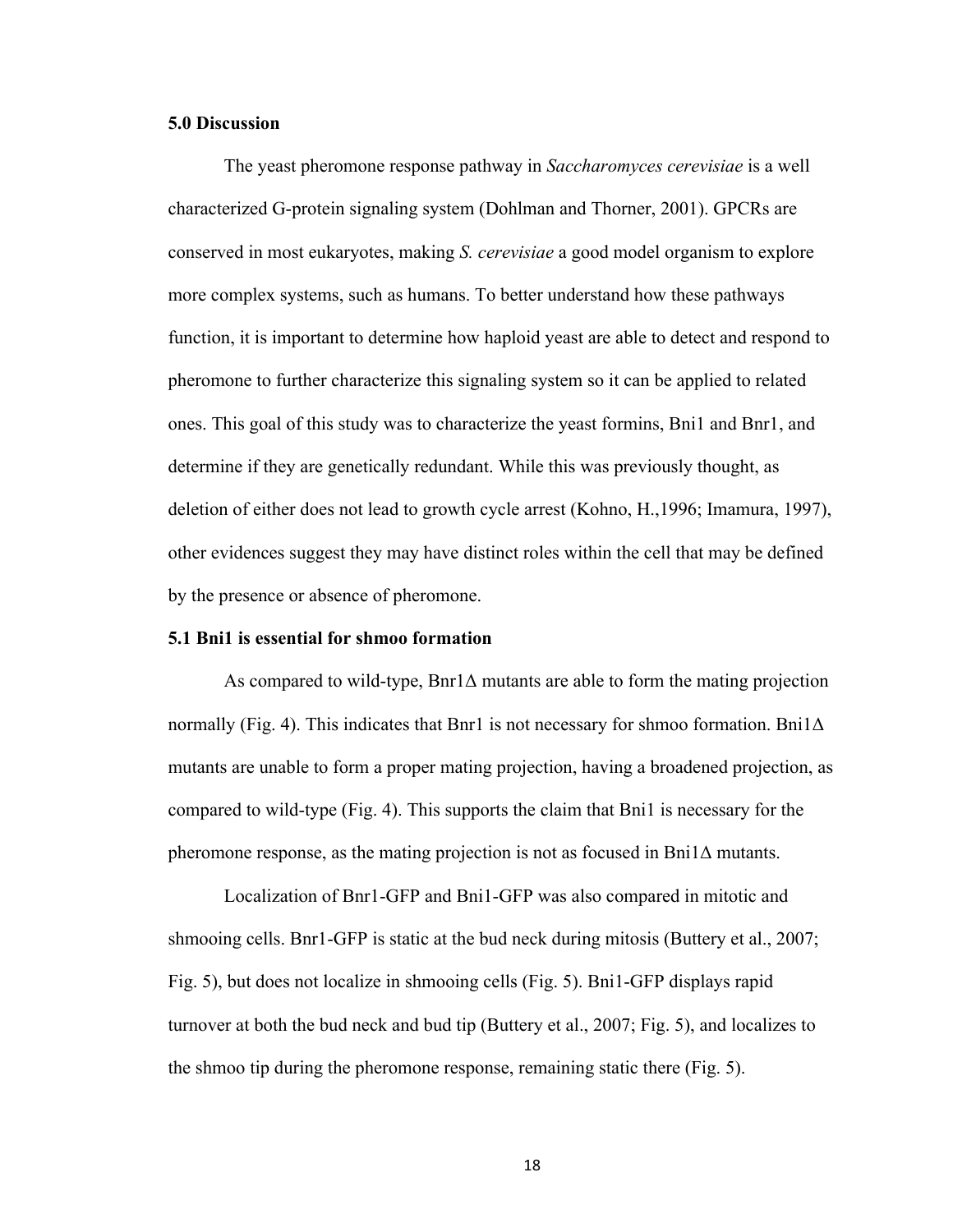This difference in localization between the two formins suggest they possess distinct functions, and are not entirely redundant proteins. Although there may be some functional overlap, it is evident that Bnr1 is more involved in yeast budding due to its static localization to the bud neck throughout mitosis (Fig. 6). Furthermore, no localization of Bnr1-GFP is observed in shmooing cells (Fig. 6), indicating it is likely not involved in the recruitment of actin to the polar cap during the pheromone response. While Bni1 is involved in mitosis, as Bni1-GFP displays rapid turnover between the bud neck and bud tip (Ozaki-Kuroda et al., 2001; Pruyne et al., 2004a; Buttery et al., 2007), it does not display the static behavior of Bnr1-GFP. Bni1 is also known to be tightly regulated by the pheromone response pathway, as phosphorylation by the pheromonespecific kinase, Fus3, promotes association of Bni1 with Cdc42 at the plasma membrane where it is able to recruit actin and promote polarized growth (Matheos et al., 2004). In the presence of pheromone Bni1-GFP localizes to the shmoo tip, tightly localized to the polar cap (Fig. 6), suggesting that Bni1 is required for proper shmoo formation.

#### **5.2 Conclusions and Future Work**

The G-protein signaling system that is the yeast pheromone response pathway is well characterized in *Saccharomyces cerevisiae*. What is not well understood is why yeast containing a gpa1<sup>G302S</sup> mutation are unable to track a gradient. It was previously observed that exocytosis is altered in the mutant strain (Kelley, 2015), leading us to conclude that actin distribution may also be. Actin polymerization is controlled by formins, in *S. cerevisiae*, Bni1 and Bnr1. Although believed to be genetically redundant, we believed that they have distinct functions. Bnr1 was shown to localize to the bud neck during mitosis, but not to localize during shmooing. Bni1 does not localize to one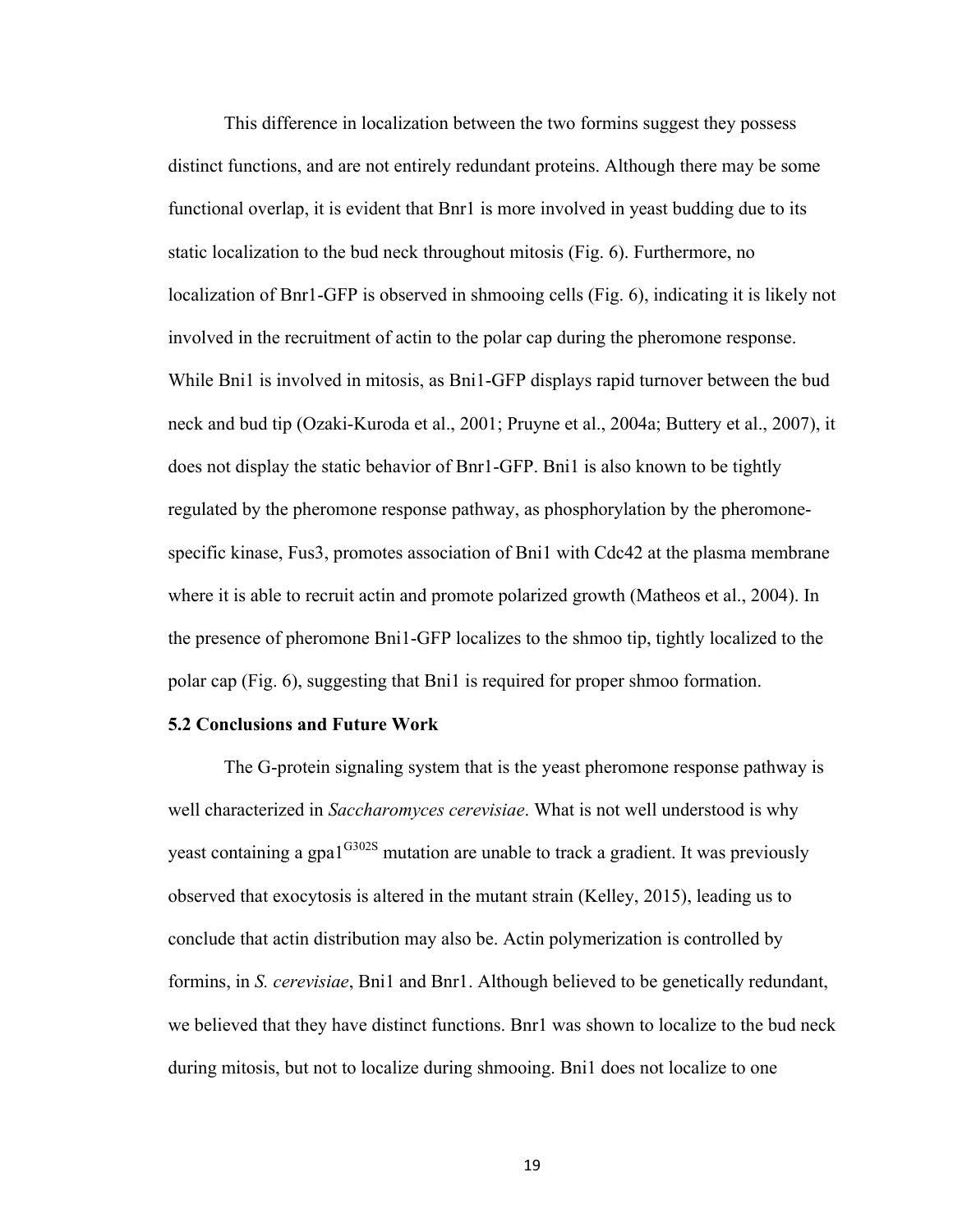location during mitosis, but localizes tightly to the polar cap during shmooing. Bni1Δ and  $B\text{ln}1\Delta$  strains both are able to undergo mitosis, but shmoo formation is disrupted in Bni1Δ only. This supports the claim that Bni1 and Bnr1 have distinct functions, and the Bni1 is more involved in the pheromone response.

To further support the claim that Bni1, and not Bnr1, is essential for the pheromone response pathway, gradient tracking experiments could be performed for both strains. Using a microfluidics device, a gradient of pheromone could be created across a chamber containing yeast cells from low to high pheromone. Over the course of 12 hrs, at 5 min intervals, images would be taken to observe how the deletions mutants respond to a gradient of pheromone. If Bnr1Δ mutants were able to track the gradient properly, but  $\text{Bni1}\Delta$  mutants were unable to, this would support the claim that  $\text{Bni1}$  is essential for responding to pheromone while Bnr1 is not. Actin localization in both deletion mutants would also be useful in determining how actin distribution is altered in the Bni1∆ mutant as compared to the Bnr1 $\Delta$  mutant. This could be done by transforming deletion mutants with Lifeact-GFP plasmid that allows for live staining of actin.

Localization of Bni1-GFP and Bnr1-GFP could be looked at in the presence of pheromone over a time course to observe their localizations over time. A longer time period would allows us to see Bnr1-GFP move from the bud neck in mitotic cells to no localization in shmooing cells, and see if Brn1-GFP localizes at all while responding to pheromone.

Future experiments could be done to confirm that Bni1 localization is altered in gpa1<sup>G302S</sup> mutants. To confirm if Bni1 localization is altered, Bni1-GFP profiles in wildtype and in the mutant strain need to be generated and normalized spatially to a polar cap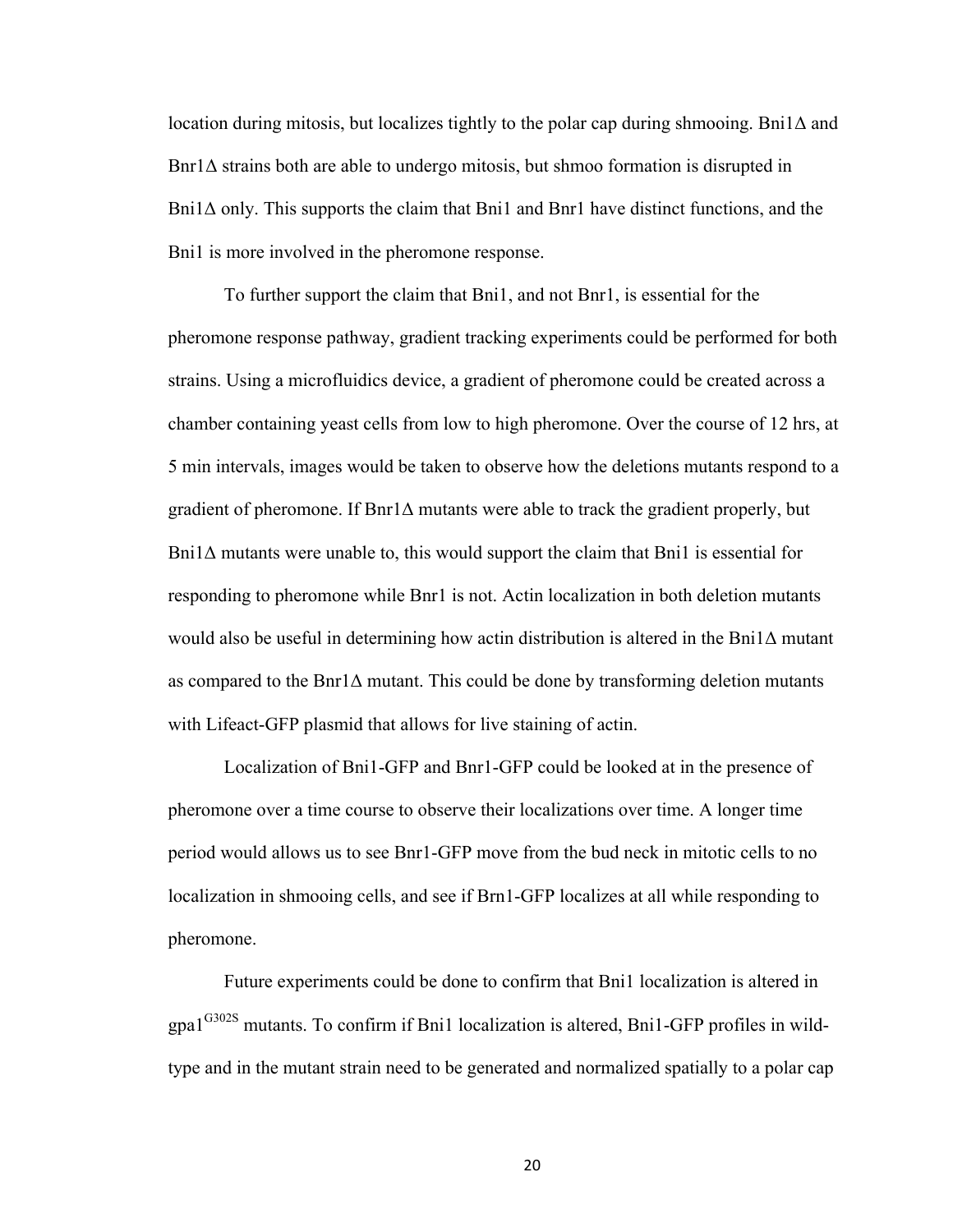marker, like Bem1, after exposure to uniform pheromone. From this, the median distance of Bni1 from the center of the polar cap in both strains can be determined to observe if the distribution is broadened.

## REFERENCES

- 1. Adams AE, Johnson DI, Longnecker RM, Sloat BF, Pringle JR (1990). CDC42 and CDC43, two additional genes involved in budding and the establishment of cell polarity in the yeast Saccharomyces cerevisiae. J Cell Biol 111, 131–142.
- 2. Apanovitch DM, Slep KC, Sigler PB, Dohlman HG (1998). Sst2 Is a GTPase- activating protein for Gpa1: purification and characterization of a cognate RGS−Gα protein pair in yeast†. Biochemistry 37, 4815–4822.
- 3. Arkowitz, R. A. (2009). Chemical Gradients and Chemotropism in Yeast. Cold Spring Harbor Perspectives in Biology, 1(2), a001958. http://doi.org/10.1101/cshperspect.a001958
- 4. Bender A, Sprague GF Jr. 1986. Cell 47: 929–37
- 5. Blumer KJ, Thorner J. 1991. Annu. Rev. Physiol. 53:37–57
- 6. Buttery, Shawnna M., Satoshi Yoshida, and David Pellman. "Yeast Formins Bni1 and Bnr1 Utilize Different Modes of Cortical Interaction during the Assembly of Actin Cables." *Molecular Biology of the Cell* 18.5 (2007): 1826-838.
- 7. Butty, A.C., Pryciak, P.M., Huang, L.S., Herskowitz, I., and Peter, M. (1998). The role of Far1p in linking the heterotrimeric G protein to polarity establishment proteins during yeast mating. Science 282, 1511–1516.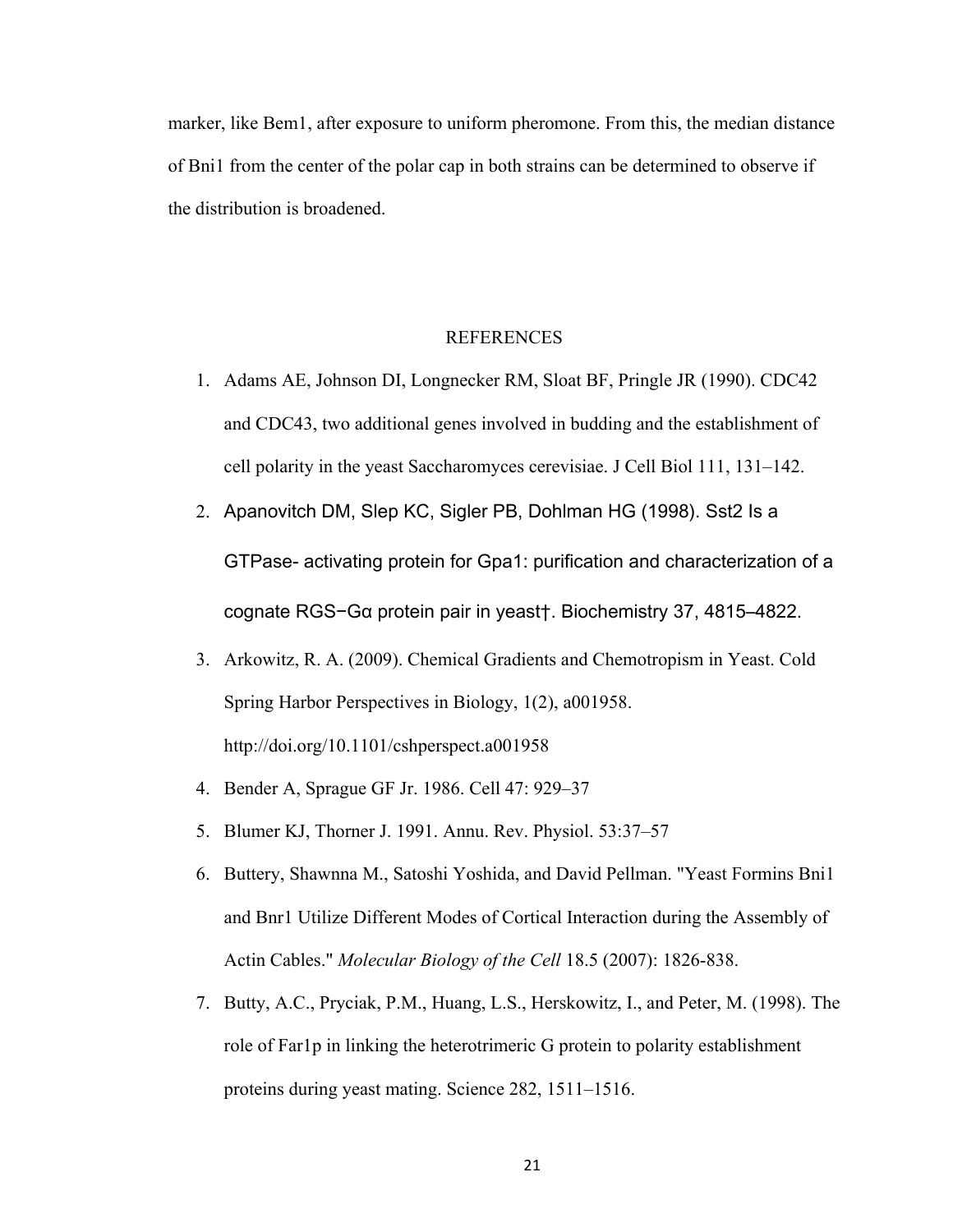- 8. DiBello PR, Garrison TR, Apanovitch DM, Hoffman G, Shuey DJ, Mason K, Cockett MI, Dohlman HG (1998). Selective uncoupling of RGS action by a single point mutation in the G protein alpha-subunit. J Biol Chem 273, 5780–5784.
- 9. Dohlman HG, Song J, Ma D, Courchesne WE, Thorner J (1996). Sst2, a negative regulator of pheromone signaling in the yeast Saccharomyces cerevisiae: expression, localization, and genetic interaction and physical association with Gpa1 (the G-protein alpha subunit). Mol Cell Biol 16, 5194–5209.
- 10. Dohlman H, Thorner J (2001). Regulation of G protein-initiated signal transduction in yeast: paradigms and principles. Annu Rev Biochem 70, 703–754.
- 11. Evangelista, M., Blundell, K., Longtine, M. S., Chow, C. J., Adames, N., Pringle, J. R., Peter, M., and Boone, C. (1997). Bni1p, a yeast formin linking cdc42p and the actin cytoskeleton during polarized morphogenesis. Science 276, 118–122.
- 12. Imamura, H., Tanaka, K., Hihara, T., Umikawa, M., Kamei, T., Takahashi, K., Sasaki, T., and Takai, Y. (1997). Bni1p and Bnr1p: downstream targets of the Rho family small G-proteins which interact with profilin and regulate actin cytoskeleton in Saccharomyces cerevisiae. EMBO J. 16, 2745–2755.
- 13. Kohno, H. et al. (1996). Bni1p implicated in cytoskeletal control is a putative target of Rho1p small GTP binding protein in Saccharomyces cerevisiae. EMBO J. 15, 6060–6068.
- 14. Pruyne, D., Evangelista, M., Yang, C., Bi, E., Zigmond, S., Bretscher, A., and Boone, C. (2002). Role of formins in actin assembly: nucleation and barbed-end association. Science 297, 612–615.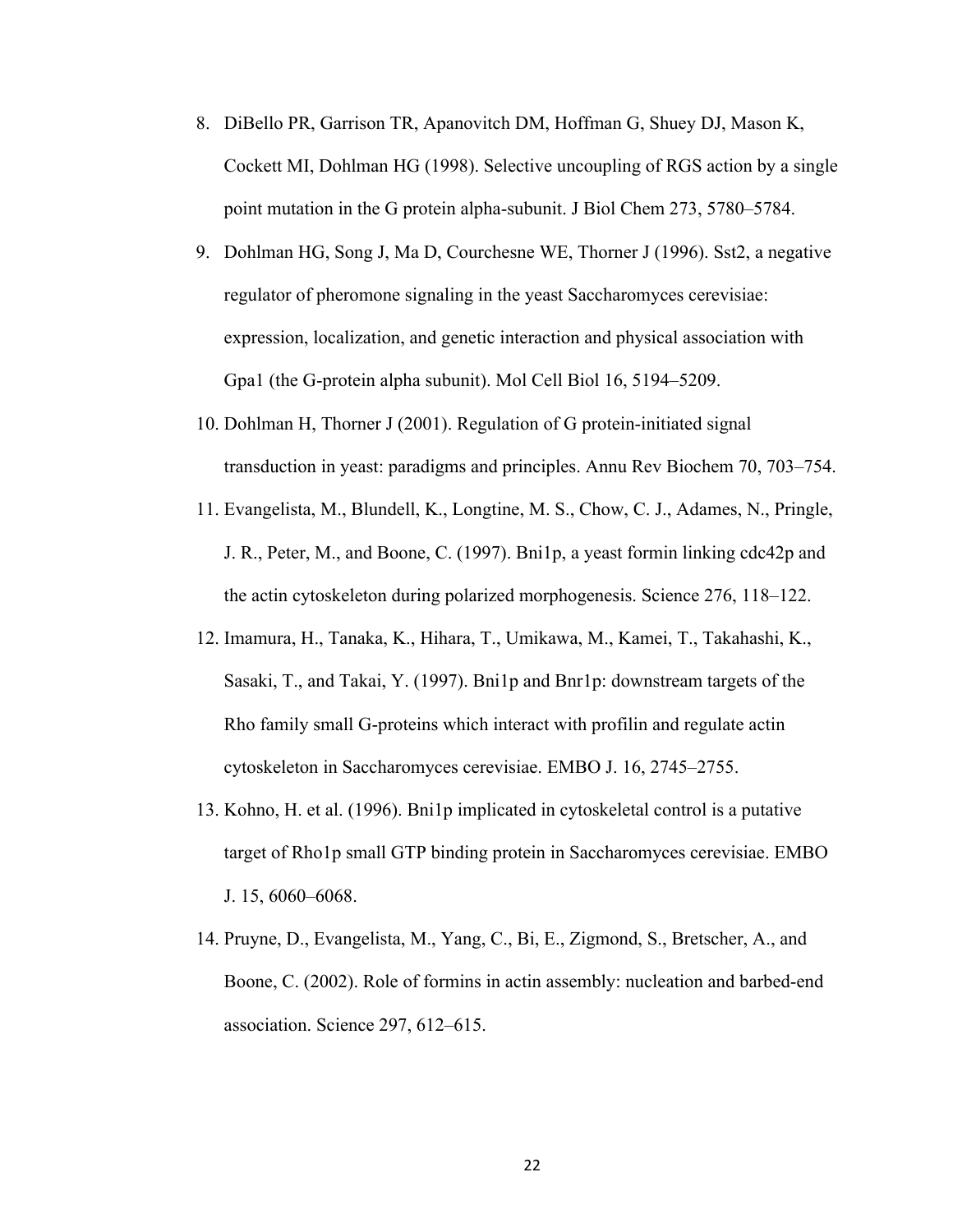- 15. Evangelista, M., Pruyne, D., Amberg, D. C., Boone, C., and Bretscher, A. (2002). Formins direct Arp2/3-independent actin filament assembly to polarize cell growth in yeast. Nat. Cell Biol. 4, 32–41.
- 16. Maller JL (2003) Signal transduction. Fishing at the cell surface. Science 300: 594–595.
- 17. Matheos D, Metodiev M, Muller E, Stone D, Rose MD (2004). Pheromoneinduced polarization is dependent on the Fus3p MAPK acting through the formin Bni1p. J Cell Biol 165, 99–109.
- 18. Metodiev MV, Matheos D, Rose MD, Stone DE (2002). Regulation of MAPK function by direct interaction with the mating-specific Galpha in yeast. Science 296, 1483–1486.
- 19. Nern, A., and Arkowitz, R.A. (1999). A Cdc24p-Far1p-Gbg protein complex required for yeast orientation during mating. J. Cell Biol. 144, 1187–1202.
- 20. Neves, S.R., Ram, P.T., and Iyengar, R. (2002). G protein pathways. Science 296, 1636–1639.
- 21. Sagot, I., Klee, S. K., and Pellman, D. (2002a). Yeast formins regulate cell polarity by controlling the assembly of actin cables. Nat. Cell Biol. 4, 42–50.
- 22. Sagot, I., Rodal, A. A., Moseley, J., Goode, B. L., and Pellman, D. (2002b). An actin nucleation mechanism mediated by Bni1 and profilin. Nat. Cell Biol. 4, 626–631.
- 23. Schindelin, J., Arganda-Carreras, I., Frise, E., Kaynig, V., Longair, M., Pietzsch, T., Preibisch, S., Rueden, C., Saalfeld, S., Schmid, B., et al. (2012). Fiji: an opensource platform for biological image analysis. Nat Methods 9, 676-682.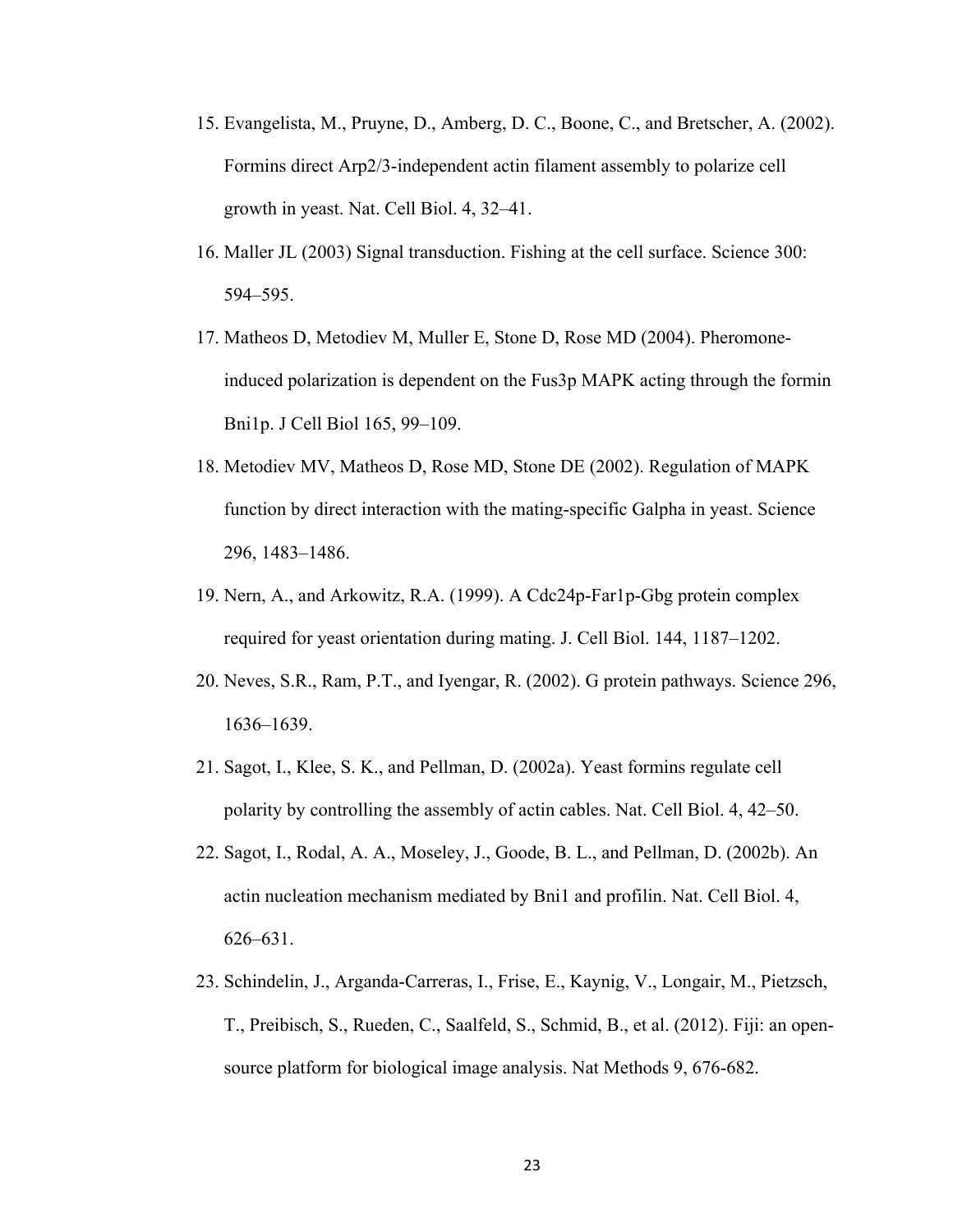- 24. Segall JE (1993). Polarization of yeast cells in spatial gradients of alpha mating factor. Proc Natl Acad Sci USA 90, 8332–8336.
- 25. Slaughter, B.D., Smith, S.E., and Li, R. (2009). Symmetry breaking in the life cycle of the budding yeast. Cold Spring Harb. Perspect. Biol. 1, a003384.
- 26. Wang, Y., & Dohlman, H. (2004). Pheromone Signaling Mechanisms in Yeast: A Prototypical Sex Machine. *Science, 306*(5701), 1508-1509. Retrieved from http://www.jstor.org.prxy4.ursus.maine.edu/stable/3839650